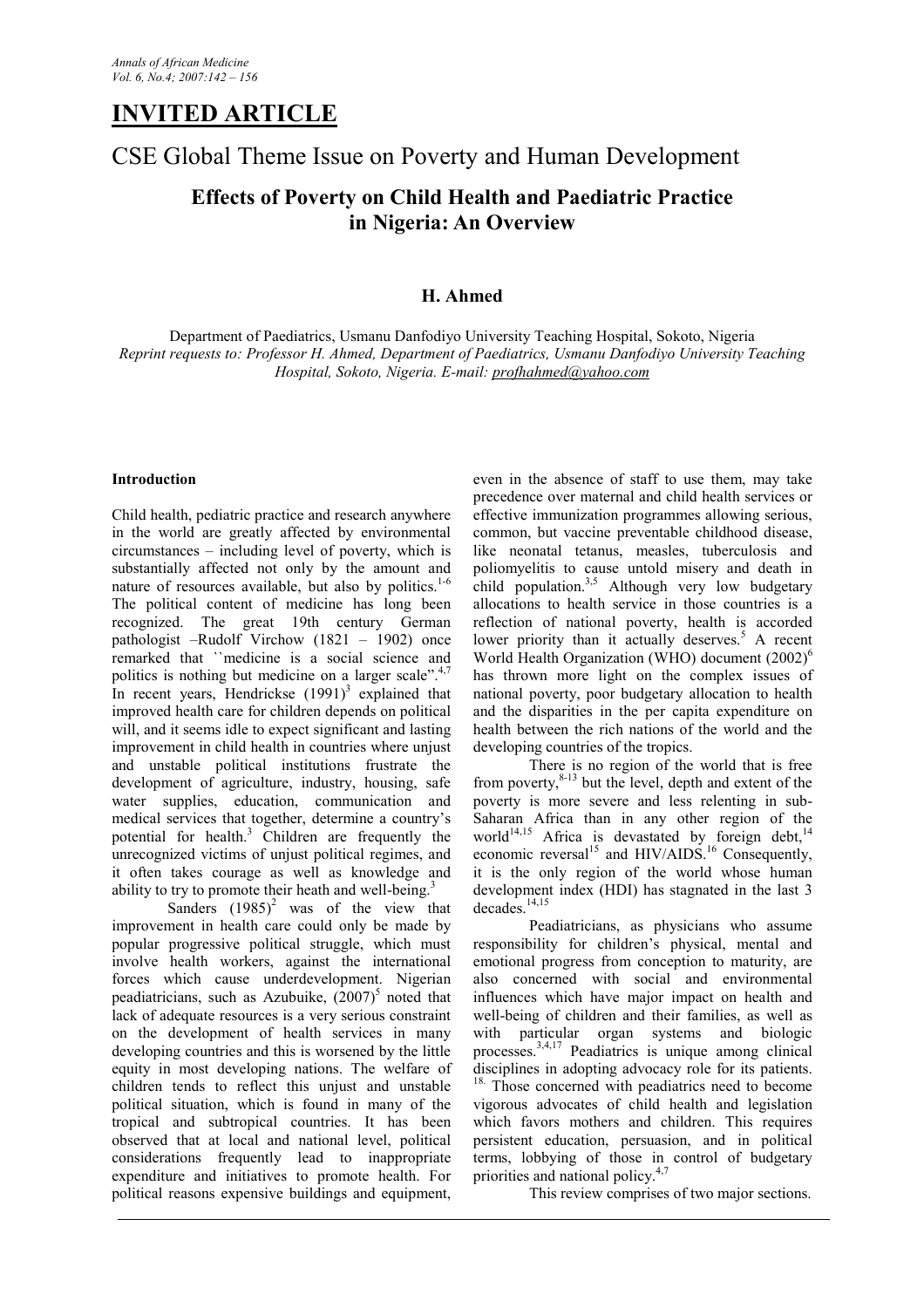The first half of the review focuses on the current concepts on the effects of poverty on child health and development, and includes a comparative analysis of the various situations in industrially developed countries and the developing world-with special reference to sub-Saharan Africa and Nigeria. The second half of the article highlights the effects of poverty on pediatric practice drawing mainly from the Nigerian experience.

The paper is aimed at providing information, advice and guidance that may begin to move those in power, particularly in Nigeria, toward implementation of policies which can genuinely reduce childhood poverty and improve child health. The article also aims at stimulating the pediatrician and other clinicians, especially in Africa, not only to read more on this complex and extremely broad subject, but also to participate actively in advocacy and in the search for practical ways to reduce socioeconomic inequalities and the effects of poverty on the health of African children.

### **Effects of Poverty on Child Health and Development**

There is currently a vast body of literature demonstrating the link of poverty and child health. $1-24$ Much of the burden of child mortality in developing world lies within poor countries crippled by the burden of external debt, and the consequences of structural adjustment programmes and stagnant economies.<sup>20</sup> Furthermore, the importance of inequality and inequity (defined as unfair inequality)<sup>13,20</sup> in health is well recognized.<sup>8-22</sup> There is ample evidence that indicates that within each country – whether technologically developed or developing – children from the poorest families are most likely to die, $8,9,20$  suffer more from the consequences of chronic malnutrition $11$  exhibit higher morbidity rates,  $8-22$  and higher rates of impairment of t cognitive development and have poorer educational performance and higher rates of drop-out from school.<sup>8,9</sup> Poverty and socioeconomic inequalities have impact on child health and survival through multiple pathways.<sup>20,22</sup> Children from poor families, all over the world, $8,9$  and particularly those in the lowincome developing countries have inadequate access to preventive, curative and emergency care. $8-22$  It is not surprising, therefore, that the first goal of the Millennium Development Goals (MDG) is to eradicate extreme poverty and hunger, and that the global challenge on this goal is to halve, by 2015, the proportion of people living on less than one US dollar a day, and those who suffer from hunger. $^{23, 24}$ 

While Africa's economic performance has seen some improvement since the mid-1990`s, large pockets of poverty remain in most countries including Nigeria and only a very few countries are likely to attain the MDG of halving poverty levels by  $2015.^{24}$ The difficulty in attaining the target of the first MDG is partly dictated by the magnitude of poverty in Africa. Current estimates given by the African

Development Bank (ADB), as at 2007, is that close to half of Africa's population of over 800 million lives in absolute poverty  $-$  ie, living on less than one US dollar per day.  $24.$  While in absolute terms, Africa is not the world's poorest region, it is the only region where the number of the poor people is increasing significantly. Although the number of the poor people in developing countries has generally decreased, Africa has continued to have significant increase in the number of its poor. Africa, currently (in 2007) accounts for 30% of the poor in the developing countries, compared with about 16% of its share of the poor in the mid 1980`s.<sup>24</sup>

The net effect of this poverty, with regards to the main social indicators, is that Africa lags behind other developing regions. Thus, the crude death rate is about 15 per 1000 people compared with 8.0 for Asia and  $7.0$  for South America.<sup>24</sup> The current  $(2006)$ infant mortality rate for the African continent is about 82.5per 1000 live births, which compares unfavorably with the average of 58.3 for all other lower income countries. And only 7.4 for developed countries. Furthermore, only about 60% of the African population have access to health services compared to 80% average for developing countries as a whole. About 26% of all African children are severely malnourished or stunted.<sup>24</sup>

Furthermore the current United Nations Development Programme (UNDP) rating of 177 countries of the world, based on their human development index (HDI) – a measure incorporating aspects such as life expectancy, education and income levels, to estimate the quality of life-has classified all African countries, except four (Seychelles, Libya, Mauritius and Tunisia) in the bottom half of the 177 countries covered. Again of the 32 countries with the lowest HDI in the world, 30 are in Africa. These poor rankings highlight Africa's widespread poverty and low human capital development. Consequently, the challenge of reducing widespread poverty remains at the center of the development strategy of the continent.<sup>24</sup>

In order to clearly understand how poverty and the culture of economic deprivation surrounding it cause significant and pervasive impact on health and development of children, it is important to be conversant with how poverty is currently defined, measured and classified at the international level and within different countries. This entails understanding concepts and definitions of the relevant economic and human development indicators.

### **Concepts and Definitions of Some Economic and Human Development Indicators**

Definitions of some macroeconomic indicators, human development indicators, external sector economic indicators and poverty indicators are given in current publications of the African Development Bank.<sup>24-26</sup> For the purpose of this review a selection of the relevant indicators is made, and these concepts are explained below.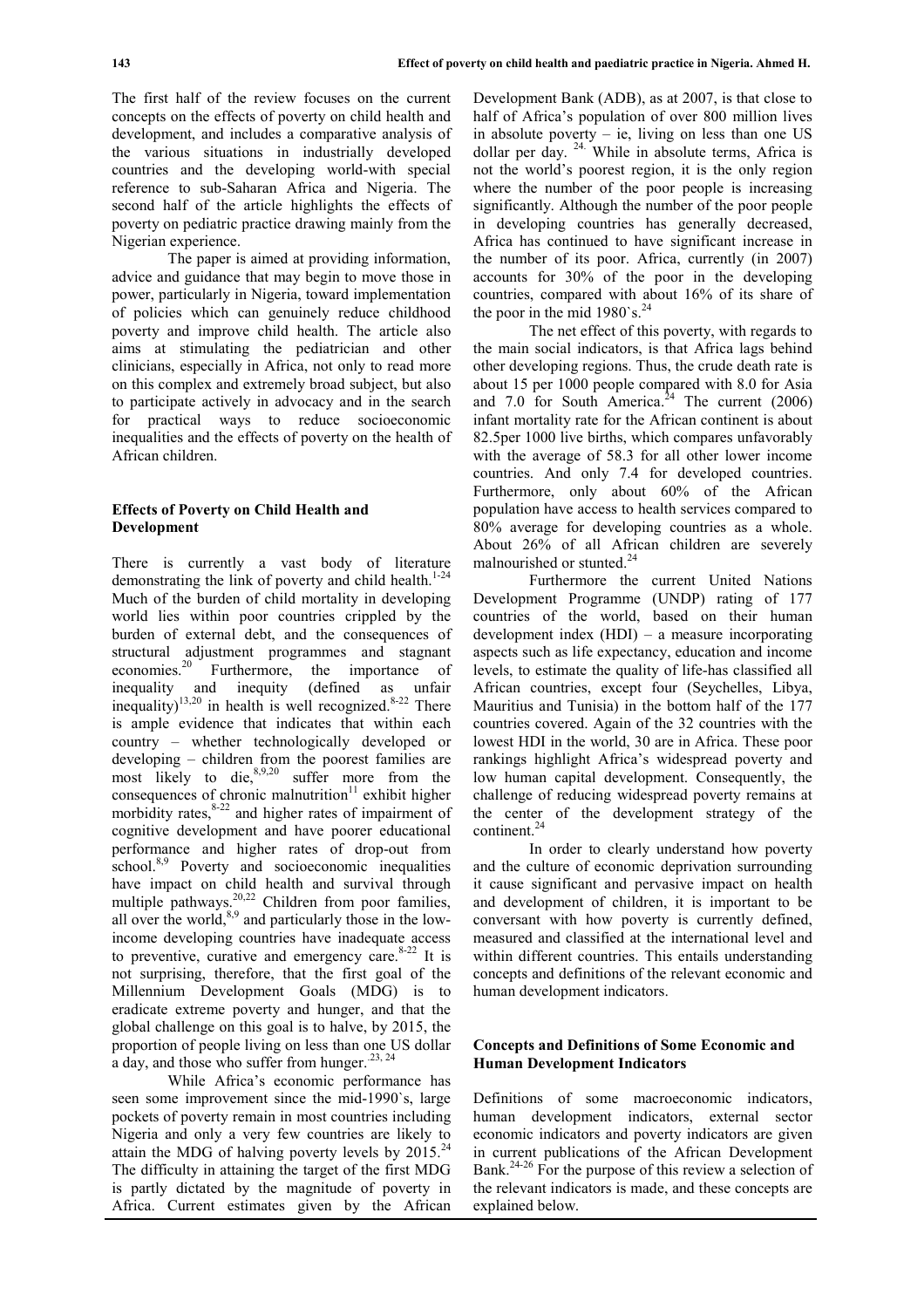#### *Macroeconomic indicators*

Commonly mentioned, macroeconomic indicators of various countries in pediatric texts,<sup>5</sup> WHO<sup>6</sup> and  $UNICEF<sup>27</sup>$  documents include Gross Domestic Product (GDP), Gross Domestic Product per capita, Gross National Income (GNI) and GNI per capita. The peadiatrician should be conversant with these economic terminologies.

#### *Gross domestic product*

Measures the total final output of goods and services produced by a national economy excluding provisions for depreciations. It is a measure of the `size` of a given country's economy. GDP per capita of a country is defined as GDP in current United State (US) dollars (\$) divided by the corresponding midyear population of given country.

#### *Gross national income (GNI)*

Measures the total domestic and foreign value – added claimed by residents of a given country. It comprises of GDP plus net factor income from abroad which is the income residents of the country received from abroad for factor services less similar payments paid to non-residents who contribute to the domestic economy. The data on GNI is calculated using the World Bank Atlas method.<sup>25</sup>

*GNI per capita* figures are obtained by dividing GNI in current US \$ by the corresponding mid-year population.

# *Human development indicators24,25*

Indicators on demography, health, education, food security and labor force which are used to assess progress in social development are called human development indicators. Indicators such as crude death rate, life expectancy, infant mortality, underfive mortality, immunization coverage, prevalence of child malnutrition, ratio of infants with low birth weight (LBW) and maternal mortality rates are human development indicators that provide indirect measure of the physical well-being of the population. Similarly, human development indicators such as literacy rate among adults and school enrolment ratios give some indication of progress made in education. $24$ Some of the human development indicators are also called environmental indicators.<sup>24</sup> These include access to sanitation, safe water and access to health services. Other human development indicators include daily per capita calorie, protein and fat supplies, and public expenditure on health and education. *Access to health services* is assessed by the percentage of the population that can reach appropriate local health services by the local means of transport in no more than one hour.24,25 *Access to safe water* is measured by the percentage of the population with access to treated surface water or untreated, but uncontaminated water (eg, from springs, sanitary wells and protected boreholes). 24,25 *Adult illiteracy rate* is the proportion of the population 15 years of age and older who cannot with understanding read and write a short simple statement on everyday life.<sup>24,25</sup> *Under-five mortality rate* is the number of deaths of children

between the ages of one and five years per 1000 live birth in a given year.24,25 *Infant mortality rate* is the number of deaths of infants under one year of age per 1000 live birth in a given year.24,25 *Crude birth rate* is the number of births per 1000 population in a given year. *Crude death rate* is the number of deaths per 1000 population in a given year.<sup>24</sup> *Life expectancy at birth* is the number of years a newborn infant would live if prevailing patterns of mortality at the time of birth were to stay the same throughout life.<sup>24,25</sup> *Maternal mortality rate* is the number of deaths of women from pregnancy related causes per 100 000 live births in a given year.<sup>25</sup> *Child immunization coverage* is the rate of vaccination coverage of children under one year of age with the antigens used in the universal immunization program.<sup>24,25</sup> Daily calorie supply per capita is computed from the energy equivalent of net food supplies in a country. Available supplies comprise domestic production, imports less exports and changes in stock Net supplies exclude animal feed, seeds used in agriculture and food lost in processing. Per capita supplies are calculated from the total supplies available for human consumption divided by total population.24,25 *Prevalence of child malnutrition* is the percentage of children under 5 years of age defined as wasted (weight for height less than 2 standard deviation (SD) from the median) $11,24$ or stunted (chronic malnutrition) if the z-score of height for age is more than 2 SD below the median of international reference.24,25 *Public expenditure on education* is the percent of GNI accounted for by

public spending on public education plus subsidies to private education at the primary secondary and tertiary levels.<sup>24</sup> *Public expenditure on health as % of GDP*<sup>24</sup> is the percentage of GDP accounted for by public spending on health which consists of recurrent and capital spending from government budgets, external borrowings and grants and social health insurance funds. *External sector economic indicators*<sup>25</sup> indicators include external trade, balance of payments,

external debt and debt service. For the purpose of this review definition of the external debt and debt service will suffice. *The total external debt* is the amount at any given time, of disbursed and outstanding contractual liabilities of residents of a country to non residents to repay principal with or without interest, or pay interest with or without principal. It is the sum of public and public –guaranteed short and long term debt, private non-guaranteed short and long term debt and the use of IMF credit.<sup>25</sup> *Total debt service* is the sum of principal repayments and interest actually made. It is debt service payments on short and long term debt (public and publicly guaranteed and private non-guaranteed) and use of IMF credit.<sup>25</sup>

# *Poverty indicators<sup>24</sup>*

Many of the human development indicators mentioned can be used alone or in combination as poverty indicators also.<sup>24</sup> Poor access to health services, low immunization coverage, low calorie supply to the population, high prevalence of child malnutrition, low expenditure on health and education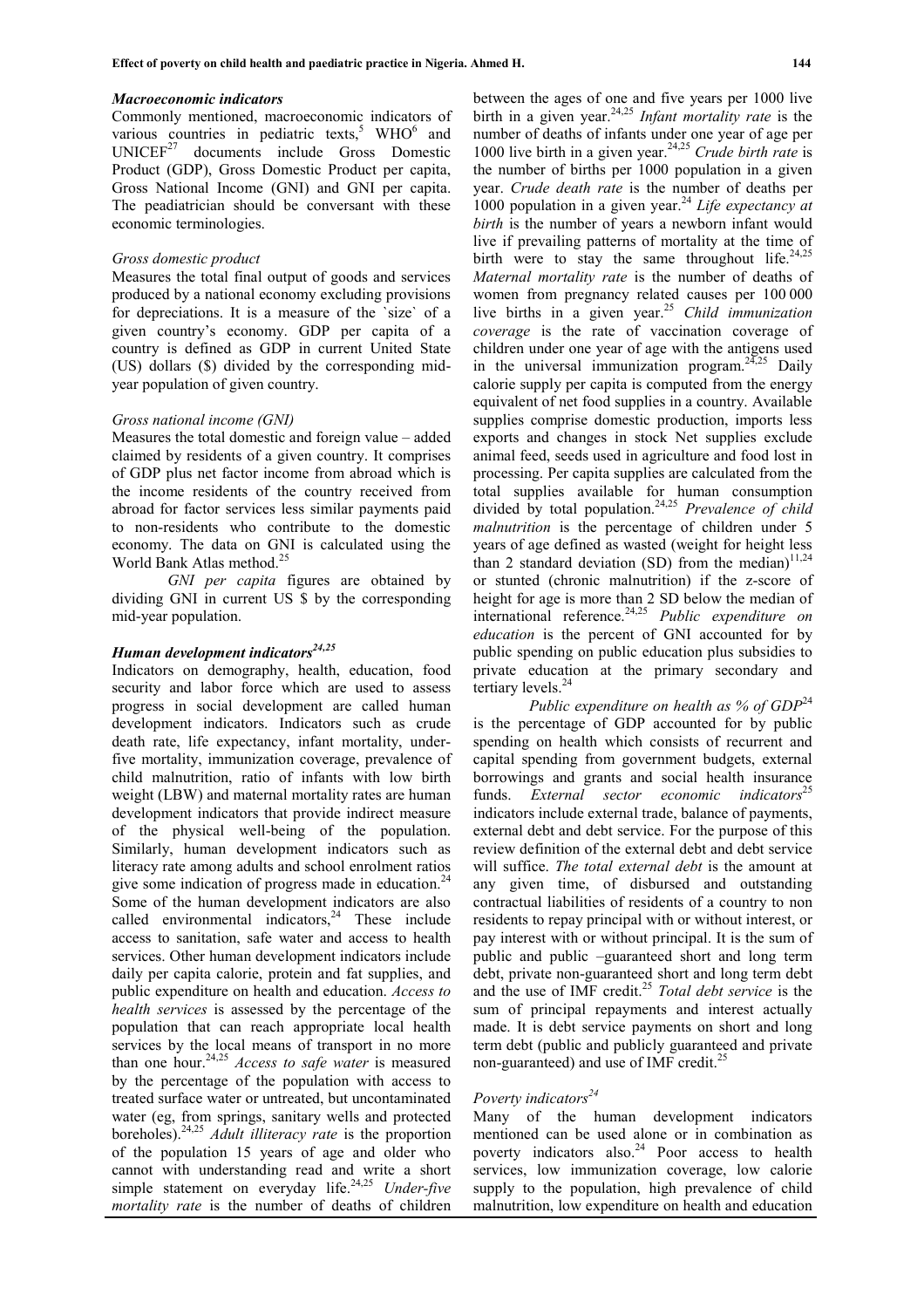are regarded by both economists and health experts as some indicators of poverty of a given country.<sup>2</sup>

Other single economic indicators used to assess poverty of a country include GDP, GNI per capita, national poverty lines, percentage of population living below one US dollar per day, percentage of the population living below 2 US dollars per day. $^{24}$  The use of GDP as a measure of poverty (or well-being) of the population of a country has recently been sharply criticized, because it does not always correlate income of the country with the well-being of its people.

## *Human development index (HDI)*

Since 1990 HDI has been used to assess overall wellbeing of the population of a given country.<sup>15</sup> HDI looks beyond GDP to a broader definition of wellbeing of the people of a given country. The HDI provides a composite measure of three dimensions of human development. Living a long and healthy life (measured by life expectancy), being educated (measured by adult literacy and enrolment at primary, secondary and tertiary level), and having decent standard of living measured by purchasing power parity, PPP, income). The HDI (using these three measurements) is assessed on a scale ranging from 0 to 1. For example the United Nations Human Development reports of  $2006^{15}$  shows that Norway has the highest HDI among 177 countries assessed. Norway is ranked as No, 1, with a HDI of 0.965 and Niger ranked No.177 with HDI of 0.311. Nigeria's ranking is no 159 with HDI of 0.448. The HDI measures the average progress of a country in human development. The higher the HDI the more developed the country is and the more well off the people are.<sup>1</sup>

## *Human poverty index (HPI-1)15,24*

Other indicators of poverty that use combination of factors include Human Poverty Index (HPI). The Human Poverty Index for developing counties (HPI-1) focuses on the proportion of people below a threshold level in the same dimensions of human development as the human development index. The HPI-1 measures severe deprivation in health by the proportion of people who are not expected to survive age 40 years; education is measured by the adult illiteracy rate; and a decent standard of living is measured by the unweighted average of people without access to an improved water source and the proportion of children under age 5 years who are underweight for age. HPI-1 is measured on a scale of 0 to 100. The higher the HPI-I the more economically deprived is the population. By looking beyond income deprivation, the HPI-1 represents a multidimensional alternative to the \$1 a day (PPP US \$) poverty measure. The HPI-1 value for Uruguay the least deprived developing country is 3.3 and is ranked No.1 among  $102$  nations surveyed,<sup>15</sup> while Mali has HPI-1 of 60.2 and is ranked as the worst (ie, ranked No 102). The HPI-1 value for Nigeria, according to the 2006 report, <sup>15</sup> is 40.6 and is ranked 76th among the  $102$ developing countries for which the index has been calculated. Indices such as HDI and HPI-1 have,

however, been criticized as not very useful in measuring inequality and inequity among different socio-economic groups, $11,15$  and do not incorporate degree of gender imbalance in these achievements.<sup>15</sup> Other poverty indices include the Gini index (or coefficient),<sup>15,28,29</sup> poverty gap index<sup>15,30,31</sup> household wealth index, $11$  household wealth inequality quintiles<sup>11</sup> and World Bank Asset Index.<sup>12</sup> These indices are meant to capture inequalities in wealth distribution which HDI alone cannot show. The gender –related development index (GDI) was introduced in Human Development Report of 1995 and captures inequalities in human development indicators between men and woment.<sup>15</sup>

*The Gini index (or Coefficient)*15,28,29 is a measure of inequality of income distribution (or consumption) or inequality of wealth distribution among individuals or households within a country. The index is expressed as a measure of the extent to which income deviates from a perfectly equitable distribution across all persons within a country. A value of 0 represents perfect equality; a value of 100 represents absolute inequality. The Gini coefficient was developed by the Italian statistician Corrodo Gini in 1912. The coefficient ranges between 0 and 1.  $O =$  corresponds to perfect equality – eg, every one has the same income, and 1 corresponds to perfect inequality eg, one person has all the income, while every one else has zero income. The *Gini index* is the Gini coefficient expressed as a percentage and is equal to the coefficient multiplied by 100. While most developed European nations have Gini index of 24% to 36%, the USA has a GINI index of over 40% indicating that the United States has greater inequality of income distribution. 29. Nigeria's Gini index of 50.6% is even worse and is one of the worst in Africa.<sup>24</sup>

*Poverty gap index (or ratio)*. 24,30,31 The measure reflects the depth of poverty as well as its incidence. Poverty Gap index (or ratio) is the mean distance below the poverty line ie, below \$1 (1993 PPP US \$) a day expressed as a percentage of the poverty line. The higher the ratio the poorer is the populace. Among the 34 African countries with data on poverty gap ratios,  $24$  the worst four countries are Zambia (62.2); Malawi (60.5), Nigeria (59.5) and Niger (54.6) in that order. The best four are: Tunisia (1.3), Morocco (1.3) Algeria (3.6) and Egypt (11.3). South Africa also has a fairly good ratio (12.6).

*Gender- related development index (GDI)*<sup>15</sup> This is, simply, HDI adjusted down for gender inequality. GDI measures the percentage achievement for females in the same dimension using the same 3 indicators as for HDI. The greater the gender disparity in the three human development indicators used to calculate HDI, the lower is a given country's GDI relative to its HDI. For example, Nigeria has a HDI of 0.448. It has a GDI of 0.443. The ratio of GDI divided by HDI multiplied by 100 gives GDI as % of HDI; ie,  $0.443/0.448 \times 100 = 98.9\%$ . Nigeria's GDI value is 98.9% of its HDI value. This is not good, because out of 136 countries with both HDI and GDI values, 81 countries have a higher ratio than Nigeria.<sup>15</sup>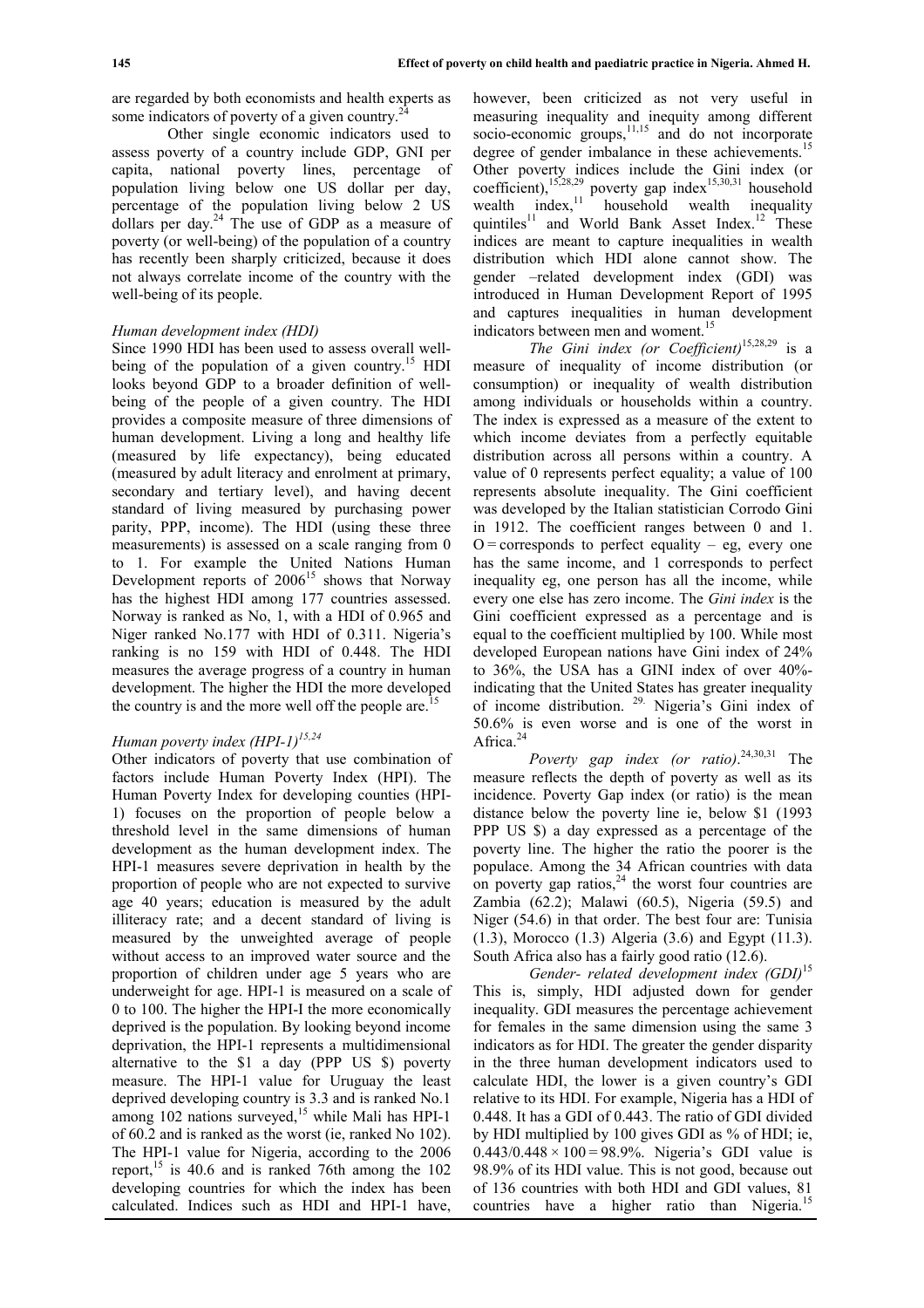## *Definition of poverty and methods of measuring poverty*

Despite the vast amount of literature on the effects of child poverty on health and development there has been no consensus on how to operationalize poverty.<sup>8</sup> This is important because how we characterize the effects of poverty on child health and development depends on how the term poverty is defined. $8$ Economic growth is typically defined as the increase in the value of goods and services produced by an economy. Traditionally this growth has been measured by the percentage rate of increase in a country's GDP. While the GDP is a key measure by which policy makers estimate how well the economy is doing, it provides little information on how individuals and families are faring. $32$  Some of the disadvantages of the economic and human development indicators used for measuring poverty have been briefly mentioned. It is difficult to disentangle poverty from the low levels of education and other disadvantageous conditions common in poor families.<sup>11-15</sup> Nevertheless, I find the recent  $\det$  definition given by Wood<sup>9</sup> acceptable even if p inadequate for defining childhood poverty. Poverty is defined as economic state that does not allow for the provision of basic family and child needs, such as adequate food, clothing and housing.

### *Poverty line, poverty level, poverty threshold and poverty measures*

These terms are used interchangeably in the medical<sup>8,9</sup> and economic literature.  $24,25,32,33$  The concept of poverty line was first entered into Encyclopedia Britannica in 1901 and connotes a level of personal or family income below which one is classified as poor according to governmental standards.<sup>34</sup>

*National poverty line.* This is the poverty line deemed appropriate for a country by its authorities. National estimates are based on population – weighted subgroup estimates from household surveys. The poverty rates are usually expressed as the percentage of the population living below the specified poverty line. Because the definition of poverty differs from country to country, this indicator is of limited use when conducting comparisons across countries.<sup>28</sup>

*International poverty lines.* The human Development reports of the UNDP and African Development Bank and other international  $a$ gencies<sup>15,24,25</sup> use population living below US\$2.00 per day to define poverty level and below one US \$ a day to define extreme poverty. 24,25. These data are adjusted for purchasing power parity (PPP) and therefore allow country comparisons because it is based on the same adjusted measure.<sup>28</sup> The PPP (Purchasing power parity) is the rate of exchange that accounts for price differences across countries, allowing international comparisons of real output and income. At PPP US \$ rate as used in Human Development reports of the United Nations and ADB,  $24,26$  PPP US \$1 has the same purchasing power in the domestic economy as  $$1$  in the USA.<sup>28</sup> The international poverty lines have been accepted by

international agencies for assessing human development and for comparisons of this, particularly among developing nations of the world. For the technologically developed countries these levels are exceedingly low and cannot be accepted for their development and welfare objectives, 8,35,3

### *Poverty line in the United States and other developed nations*

In 1995 the USA Federal Government poverty threshold was \$12, 158 per family of three and \$15 569 for a family of four.<sup>8</sup> Five years later (in  $2000$ <sup>35</sup> the poverty level of a family of three was an annual income of \$13, 874; and for a family of four (with 2 children) the level was \$17 603. In 2005 the official poverty level was \$19 971 per year for a family of four.<sup>36</sup> Using these figures the amount of US \$ per person per day can be calculated (Table 1). According to the US Census Bureau, the Federal Government body responsible for setting poverty levels for the country,  $32,33$  in 2005 approximately 37 million people in the USA – nearly 13% of the total population lived below this poverty line (of \$13.68 per day, see Table 1).

*The child poverty rate* is the proportion of families with children who have incomes below the nationally established poverty line.<sup>9</sup>

### *Comparisons of poverty levels among developed nations*

For comparisons of levels of poverty, developed countries use a comparable metric of 50% of the country's medium income for defining poverty level. Between 2000 and 2005 – using this comparable metric of 50% of a country's medium income for defining poverty level, 22% of the children in the USA were poor- the highest child poverty rate among all the developed countries. The poverty rates for some other developed countries are as follows: Canada and Australia 14% (next highest child poverty rate), U.K and Israel 10%, Italy and Germany 7%, and Norway and Belgium only 4%. <sup>8.9</sup> With the use of USA census data and definition of poverty levels, 16.2% of people younger than 18 years in the USA in 2000 were considered poor, down from a level of 20.8% in 1995. Children between ages 0 and 5 years have higher rates of poverty. In 1995 about 22% were poor.<sup>8,9</sup> Wood<sup>9</sup> asserts than more than 1 in 5 children in the USA grow up poor and are frequently deprived of a supportive environment to grow and develop.<sup>9</sup> Almost 10% of children who are poor are extremely poor (<50% of poverty level (see Table 1). Poverty rate for families that are headed by parents with less than high school education is much higher than families that are headed by parents with college education- 62% vs 15.2% respectively, while the rate is only 2.8% if a parent has a college degree. Thus, parental education, even in the USA, is the single best predictor of family income.<sup>9</sup>

The methods of measuring poverty in the USA have been sharply criticized.<sup>8,9,32</sup> The Census Bureau of the US Federal Government is responsible for establishing poverty threshold amount annually.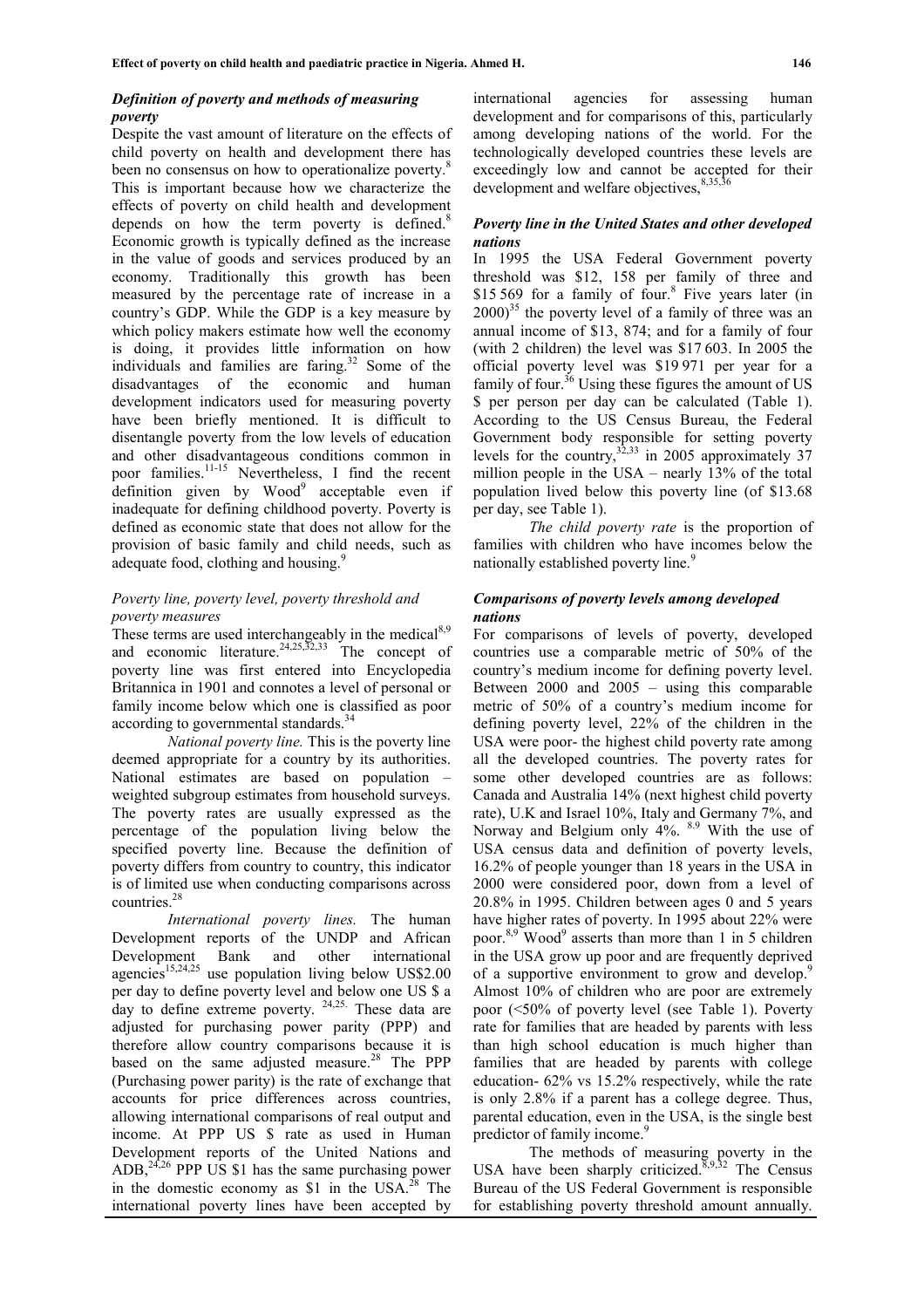Parents or families below this amount are for statistical purposes and federal assistance (see Table 2) is considered to be living in poverty. $32,33$  The poverty line in the USA was first set in 1965. It was based on the estimates of money individuals and families of various sizes need to purchase 3 times the cost of the basic food basket for a family size, or number of children. This amount was deemed minimally adequate based on the living standard in 1965 $\degree$  Since then, each year, the Census Bureau adjusts the level using the consumer price index. 32. Critics emphasize that since 1960`s the cost of housing, transportation and other non-food essential items have increased much faster than the cost of food.<sup>9</sup> Other items initially considered not essential, such as child care have become necessities,<sup>9</sup> and currently represent a significant proportion of families expenses.<sup>8,9</sup> Furthermore, there are those families that are *transitory poor*, who briefly fall into poverty, but after brief periods are able to escape. There are also those that are *persistently poor* - whose poverty

extends over longer periods.<sup>8</sup> Using a fixed poverty line therefore may not be appropriate in the determination of poverty that constantly changes. $8,9$  It is argued that household wealth may be a more reliable index. $8,11$  Household wealth is expressed in terms of net worth of fixed assets minus liabilities and debts. Thus, it is argued, that despite income deficits, some poor families may, nonetheless, enjoy additional assets. Some writers have compared the assets enjoyed by the Americans living below the poverty line with the poor Europeans and claim that the average poor American is better of then his European counterpart in household wealth.<sup>37</sup> For example the typical poor American has more living space than the average non-poor individual in Paris, London, Vienna or Athens.<sup>32</sup> Overall, the typical American defined as poor has a car, air-conditioning, a refrigerator, washing machine, a microwave, 2 color television sets, cable or satellite TV reception and is able to obtain medical care  $32$ 

**Table 1.** Poverty lines in the USA: 1995 to 2005

| Year | Reference              | Poverty level established by US | <b>Family size: Adults</b> | <b>Amount of US \$ per</b> |
|------|------------------------|---------------------------------|----------------------------|----------------------------|
|      |                        | census Bureau \$/annum          | and children               | person per day             |
| 1995 | Aber et al, $8$        | 12,158.00                       |                            | 11.1                       |
| 1995 | Aber et al, $8$        | 15,569.00                       |                            | 10.66                      |
| 2000 | Dalaker, $35$          | 13,874.00                       |                            | 12.67                      |
| 2000 | Dalaker, <sup>35</sup> | 17,603.00                       | $\overline{4}$             | 12.06                      |
| 2005 | Cook <sub>36</sub>     | 19,971.00                       | $\overline{4}$             | 13.68                      |

**Table 2.** Examples of US government cash and non-cash assistance to the poor families and individuals (2004)

| S/No           | Name of program             | <b>Purpose</b>                       | <b>Amount</b> | Nigerian Naira              |
|----------------|-----------------------------|--------------------------------------|---------------|-----------------------------|
|                |                             |                                      | US \$         | equivalent                  |
| $\mathbf{1}$   | Temporary assistance for    | Cash aid. Permits a state to give    | \$10.4        | N1352 billion               |
|                | needy families (TANF)       | cash aid to families that include    | billion       |                             |
|                |                             | minors or pregnant woman. Work       |               |                             |
|                |                             | and other requirement must be met    |               |                             |
| 2              | Earned income tax credit    | Cash aid that provides a refundable  | \$37.9        | N4927 billion               |
|                | (EITC)                      | loan to workers with and without     | billion       |                             |
|                |                             | children                             |               |                             |
| 3              | Food stamp program          | Food and nutrition assistance for    | \$27.2        | N3536 billion               |
|                |                             | purchasing of food items for the     | billion       |                             |
|                |                             | eligible poor                        |               |                             |
| $\overline{4}$ | Special supplementation     | Food and nutrition assistance for    | \$4.5         | N585 million                |
|                | nutrition program for       | low income mothers, infants and      | million       |                             |
|                | women, infants and children | children considered to be            |               |                             |
|                | (WIC)                       | At risk                              |               |                             |
| 5              | Medicaid                    | Medical support in the form of       | \$176         | N <sub>22</sub> 880 billion |
|                |                             | payments to health care providers    | billion       |                             |
|                |                             | for eligible poor families and       |               |                             |
|                |                             | eligible aged or disabled            |               |                             |
| 6              | State children's health     | Medical assistance to states from    | \$4.6 billion | N598 billion                |
|                | insurance program           | federal government to provide        |               |                             |
|                |                             | health insurance to poor children    |               |                             |
|                | Child care and development  | Funds to poor parents for child care | \$6.9 billion | N897 billion                |
|                | block grant (CCDBG)         |                                      |               |                             |
|                |                             |                                      |               |                             |

Adapted from US Government Accountability Office www.gao.gov-bin.gent.rpt Gao 07-343, 2007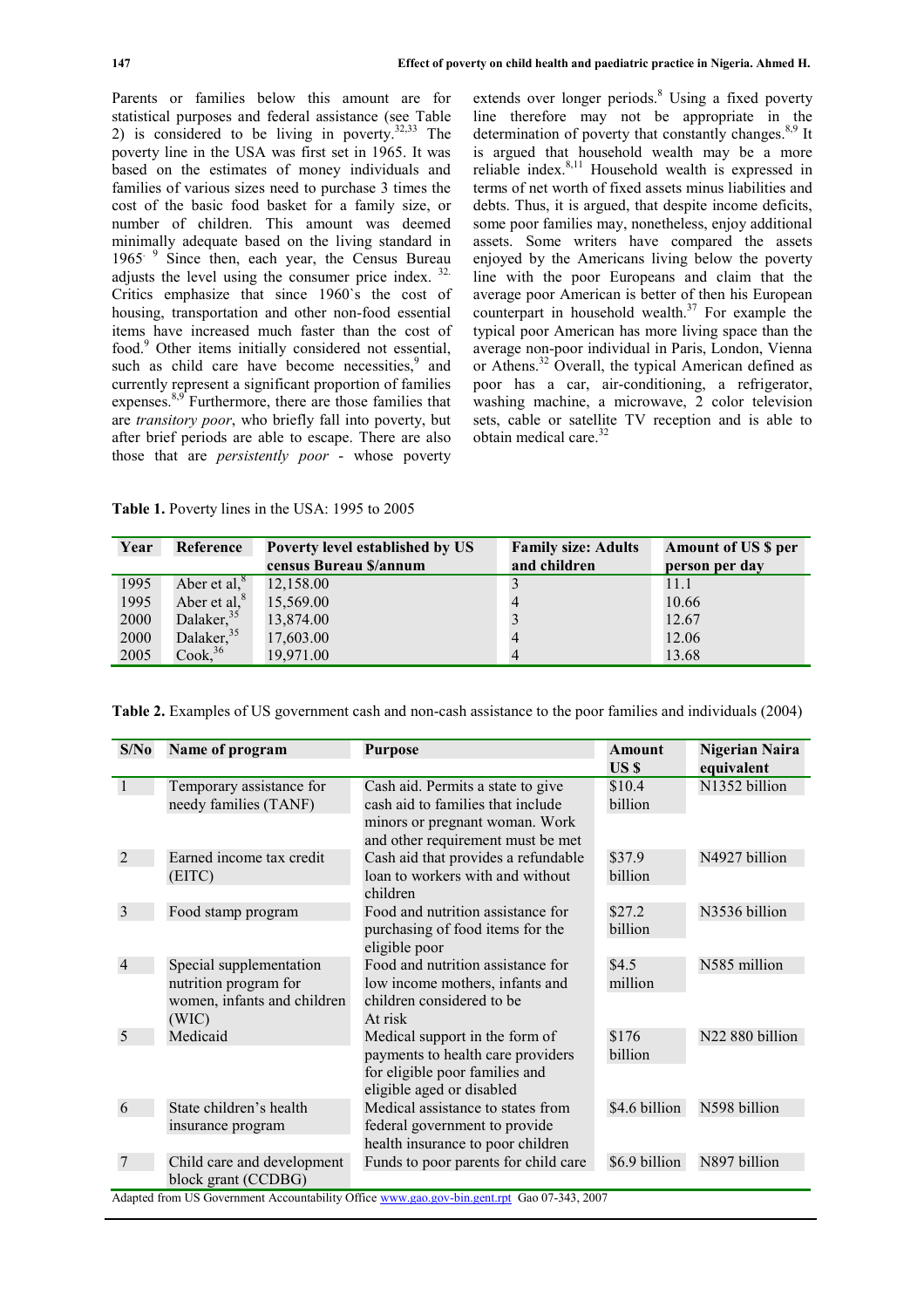Whatever the arguments for or against the definitions of poverty in the USA. The Federal Government of the USA spent over \$400 billion on 84 programmes in 2004 alone, for poverty alleviation. These program, provided cash and non cash benefits to individuals and families with poor incomes. $32,33$ Examples include those listed in Table 2. These programmes have recently been criticized by both pediatricians<sup>8,9</sup> and social scientists in the USA as not really reducing the percentage of people in poverty, particularly children.<sup>8,9</sup> There seems to be agreement that one way to reduce child poverty in the USA is to increase the earnings of parents with low market skills and encourage and support married couple.<sup>8,9</sup> Unfortunately for eligibility for some of the poverty alleviation programmes, the mother has to be single (baby born out of wedlock) and must not be married to a person earning good wages. $3$ 

#### *Poverty in Nigeria*

Although Nigeria is currently listed (ADB Reports of  $2007)^{24,25}$  as the third largest economy in Africa among ten largest economies on the continent, based on its GDP of 116 billion USA \$, it is still classified in the same reports as among the low income countries because of its low GNI per capita (\$560) which is within the group of countries with GNI capita of \$785 or less.<sup>24,25</sup>

Table 3 and 4 summarize the human development indicators and poverty profile of Nigeria and give comparison of Nigerian data with the rest of the world.

**Table 3.** World ranking of Nigeria on some human development indicators: 2006

| Human development index (HDI) |  |  |  |  |  |
|-------------------------------|--|--|--|--|--|
|-------------------------------|--|--|--|--|--|

|                         | $\cdots$                                          |                  |  |  |  |
|-------------------------|---------------------------------------------------|------------------|--|--|--|
| Rank                    | <b>Country</b>                                    | <b>HDI</b> Value |  |  |  |
| No.1                    | Norway                                            | 0.965            |  |  |  |
| No.158                  | Rwanda                                            | 0.450            |  |  |  |
| No. 159                 | Nigeria                                           | 0.448            |  |  |  |
| No.160                  | Guinea                                            | 0.445            |  |  |  |
| No.177                  | Niger                                             | 0.311            |  |  |  |
|                         | Life expectancy at birth years                    |                  |  |  |  |
| No.1                    | Japan                                             | 82.2             |  |  |  |
| No.165                  | Congo, DR                                         | 43.5             |  |  |  |
| No.166                  | Nigeria                                           | 43.4             |  |  |  |
| No.167                  | <b>Equatorial Guinea</b>                          | 42.8             |  |  |  |
| No.177                  | Swaziland                                         | 31.3             |  |  |  |
|                         | Combined primary, secondary and tertiary          |                  |  |  |  |
|                         | Gross enrolment ratio %                           |                  |  |  |  |
| No.1                    | Australia                                         | 112.2            |  |  |  |
| No.139                  | Yemen                                             | 55.4             |  |  |  |
| No. 140                 | Nigeria                                           | 55.0             |  |  |  |
| No.141                  | Togo                                              | 55.0             |  |  |  |
| No. 172                 | Niger                                             | 21.5             |  |  |  |
|                         | Gross domestic product per capita (PPP US \$)     |                  |  |  |  |
| No.1                    | Luxemburg                                         | 69,961           |  |  |  |
| No. 153                 | <b>Burkina Faso</b>                               | 1,169            |  |  |  |
| No. 154                 | Nigeria                                           | 1,154            |  |  |  |
| No. 155                 | Kenya                                             | 1,140            |  |  |  |
| No. 172                 | Sierra Leone                                      | 561              |  |  |  |
|                         | Source: UNDP Human Development Report, 2006; PPP: |                  |  |  |  |
| Purchasing power parity |                                                   |                  |  |  |  |

**Table 4.** World ranking of Nigeria on selected indictors of human poverty (2006)

**Human poverty index (HPI-1)**

| пишан ротсгту шисл (ни 1-1) |                                                |         |  |  |  |  |
|-----------------------------|------------------------------------------------|---------|--|--|--|--|
| Rank                        | <b>Country</b>                                 | $HPI-1$ |  |  |  |  |
| No.1                        | Uruguay                                        | 3.3     |  |  |  |  |
| No. 75                      | Papua New Guinea                               | 40.5    |  |  |  |  |
| No, 76                      | Nigeria                                        | 40.6    |  |  |  |  |
| No. 77                      | Yemen                                          | 40.6    |  |  |  |  |
| No.102                      | Mali                                           | 60.2    |  |  |  |  |
|                             | Probability of not surviving age 40 (%)        |         |  |  |  |  |
| No. 1                       | Hong Kong. China                               | 1.5     |  |  |  |  |
| No. 159                     | Rwanda                                         | 45.5    |  |  |  |  |
| No.160                      | Nigeria                                        | 40.6    |  |  |  |  |
| No. 161                     | Burundi                                        | 46.3    |  |  |  |  |
| No. 172                     | Swaziland                                      | 74.3    |  |  |  |  |
|                             | People without access to improved water source |         |  |  |  |  |
| $(\%)$                      |                                                |         |  |  |  |  |
| No.1                        | Bulgaria                                       | 1       |  |  |  |  |
| No. 115                     | Guinea                                         | 50      |  |  |  |  |
| No. 116                     | Nigeria                                        | 52      |  |  |  |  |
| No 117                      | Fiji                                           | 53      |  |  |  |  |
| No 125                      | Ethiopia                                       | 78      |  |  |  |  |
|                             | Children 0-5 y under weight for age (%)        |         |  |  |  |  |
| No.1                        | Chile                                          | 1       |  |  |  |  |
| No 112                      | Sri lanka                                      | 29      |  |  |  |  |
| No. 113                     | Nigeria                                        | 29      |  |  |  |  |
| No. 114                     | Maldives                                       | 30      |  |  |  |  |
| No.124                      | Nepal                                          | 48      |  |  |  |  |

Source: UNDP Human Development Report 2006

Table 5 compares some macroeconomic and human development indices of the ten largest economies in Africa (based on GDP) and and highlights the position of Nigeria in Africa and the world in relation to human economic and social development. The level of equity in income distribution among the ten African countries are also compared using the Gini index (Table 5). Table 6 compares some selected poverty indices and the status of child health in the ten largest African economies. The data in Tables 3, 4, 5 and 6 demonstrate that Nigeria's human development indicators are very poor. Table 5 and 6 clearly show that GDP of a country does not necessarily reflect the well-being of a country's populace. Nigeria's poverty rate is the highest among the ten largest economies in Africa. Furthermore, among 53 African countries, only Uganda and Zambia have higher poverty rates.<sup>24,25</sup> In Uganda the proportion of people living below one US dollar per day (ie, extreme poverty) is 84.9%, and below two US dollars (ie, in poverty) is 96.6%. Zambia's corresponding figures are 75.8% and 94.1% respectively, while Nigeria's rates for extreme poverty and poverty are 70.8% and 92.4% respectively.

Furthermore, the Gini index- which measures equity in wealth distribution – demonstratives gross inequity in Nigeria.<sup>24,25</sup> The Gini index for Nigeria, according to international assessment<sup>24</sup> is 50.6. This figure agrees with Nigeria`s own official figure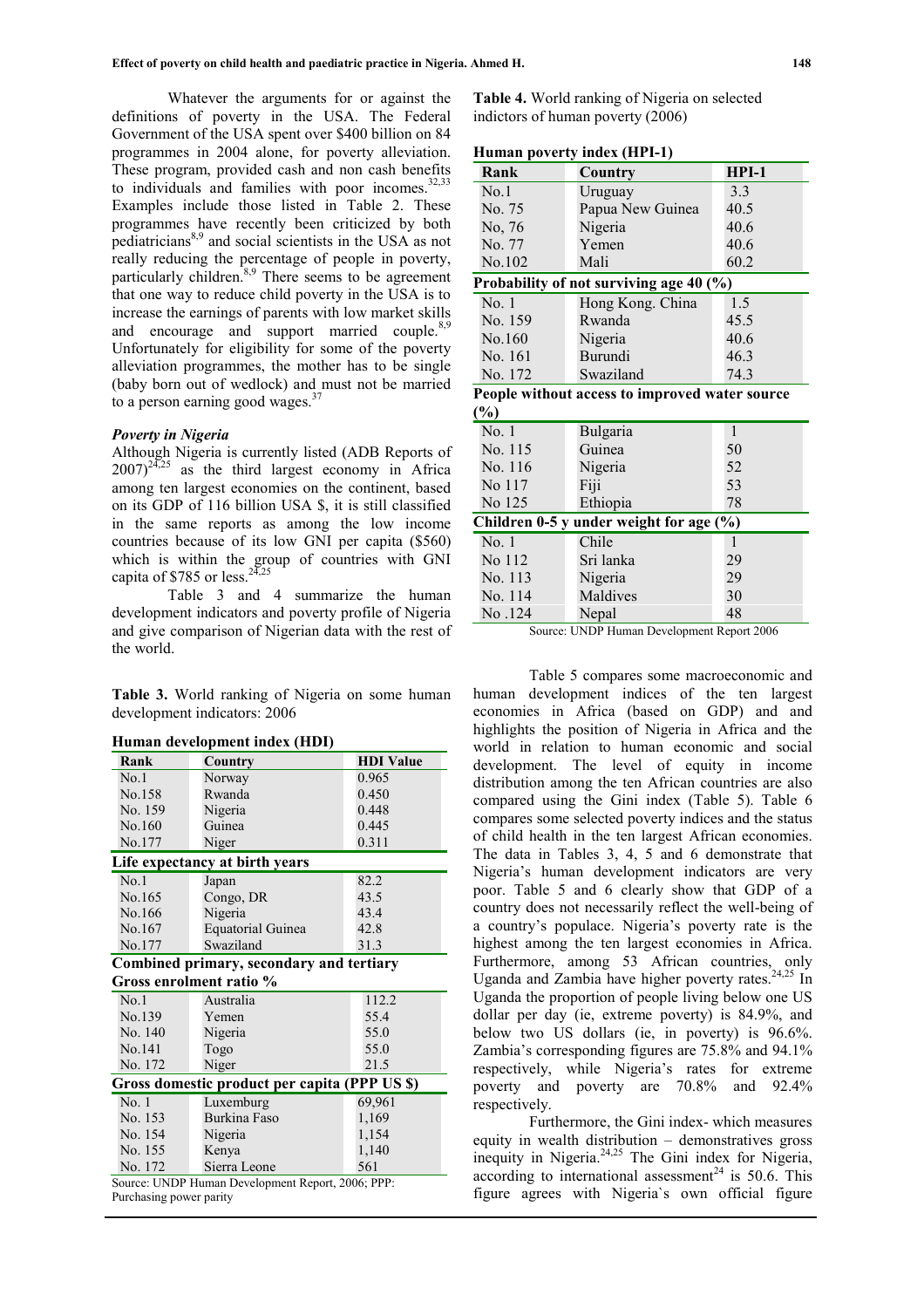given by the National Bureau of Statistics which puts the Gini index at 55.4 for urban areas and 51.9 for rural Nigeria.<sup>38</sup> Nigeria's Gini index is one of the worst in Africa. $24,25$  Among the 10 largest economies in Africa, with data on Gini index, Nigeria's index of 50.6 is only better than South Africa's index of 57.8. Nevertheless, South Africa's poverty gap is only 12.6 compared to Nigeria's 59.5 (Table 5). This means that poverty in Nigeria is deeper than in South Africa and

Nigeria, overall, has poorer populace than South Africa. $^{24,25}$ 

Nigeria's child immunization coverage of only 35% (see Table 6) is the worst among the ten largest African economies, and the second worst among 53 African nations.<sup>24</sup> Nigeria's immunization rate, among the 53 African countries, is better only than Chad's 23%. The consequences of Nigeria's extreme poverty are reflected in the poor status of the health of its children (Table 6).

**Table 5.** Comparison of economic and human development index (HDI) among the ten largest economies in Africa (2006)

| Ranking<br>of size of<br>economy<br>based of<br><b>GDP</b> | Country         | <b>GDP</b><br><b>billion</b><br>US\$ | Population<br>millions | <b>GNI</b><br>per<br>capita<br>US \$ | <b>GNI</b><br>per<br>capital<br>ranking | Economic<br>group         | <b>HDI</b> | <b>HDI</b><br>rating<br>among<br>the ten<br>countries | <b>HDI</b><br>rating<br>in the<br>world<br>among<br>177 | Gini<br>index | <b>Poverty</b><br>gap<br>index |
|------------------------------------------------------------|-----------------|--------------------------------------|------------------------|--------------------------------------|-----------------------------------------|---------------------------|------------|-------------------------------------------------------|---------------------------------------------------------|---------------|--------------------------------|
| 1st                                                        | South<br>Africa | 251.099                              | 47.6                   | 4.960                                | 2nd                                     | Upper<br>middle<br>income | 0.653      | 5th                                                   | 121                                                     | 52.8          | 12.6                           |
| 2nd                                                        | Algeria         | 126.284                              | 33.4                   | 2.730                                | 4th                                     | Lower<br>middle           | 0.728      | 3rd                                                   | 102                                                     | 35.3          | 3.6                            |
| 3rd                                                        | Nigeria         | 116.377                              | 134.4                  | 560                                  | 9th                                     | Low<br>income             | 0.448      | 9th                                                   | 159                                                     | 50.6          | 59.5                           |
| 4th                                                        | Egypt           | 107.687                              | 75.4                   | 1.250                                | 7th                                     | Low<br>middle             | 0.702      | 4th                                                   | 111                                                     | 34.4          | 11.3                           |
| 5th                                                        | Morocco         | 64.908                               | 31.9                   | 1.730                                | 5th                                     | Low<br>middle             | 0.589      | 6th                                                   | 123                                                     | 39.5          | 1.3                            |
| 6th                                                        | Libya           | 50.363                               | 5.9                    | 5.530                                | 1st                                     | Upper<br>middle           | 0.798      | 1st                                                   | 64                                                      | ND            | ND                             |
| 7th                                                        | Angola          | 47.260                               | 16.4                   | 1.350                                | 6th                                     | Low<br>middle             | 0.439      | 10th                                                  | 161                                                     | ND            | ND                             |
| 8th                                                        | Sudan           | 38.896                               | 36.9                   | 640                                  | 8th                                     | Low<br>middle             | 0.516      | 7th                                                   | 141                                                     | ND            | ND                             |
| 9th                                                        | Tunisia         | 30.245                               | 10.2                   | 2.890                                | 3rd                                     | Low<br>middle             | 0.760      | 2nd                                                   | 87                                                      | 39.8          | 1.3                            |
| 10th                                                       | Kenya           | 23.712                               | 35.7                   | 530                                  | 10th                                    | Low<br>income             | 0.491      | 8th                                                   | 152                                                     | 47.5          | 27.5                           |

Compiled from data supplied by ADB on African countries<sup>24,25</sup>

Upper middle income: \$53.116 – 9636; Low middle income: \$5786 – 3115; Low income: \$785 or less

 $ND = No$  data

**Table 6.** Selected poverty indices and status of child health in ten largest economies in Africa (2007)

| Size of<br>economy | <b>Country</b> | Population<br>below                       | <b>International</b><br>poverty lines |                       | <b>Child health status</b> |                 |                                          |                                 |                                                 |
|--------------------|----------------|-------------------------------------------|---------------------------------------|-----------------------|----------------------------|-----------------|------------------------------------------|---------------------------------|-------------------------------------------------|
|                    |                | national<br>poverty line<br>$\frac{0}{0}$ | $<$ 1 $S$ day                         | $\langle 2 \rangle d$ | Imr<br>per<br>1000         | U5mr<br>per1000 | <b>Malnutrition</b><br>% under<br>weight | <b>Malaria</b><br>cases/100,000 | <b>Measles</b><br>immunization<br>$\frac{0}{0}$ |
|                    | South          | 45                                        | 10.7                                  | 34.1                  | 47                         | 73              | 11.5                                     | 143                             | 82                                              |
|                    | Africa         |                                           |                                       |                       |                            |                 |                                          |                                 |                                                 |
| $\overline{2}$     | Algeria        | 12                                        | 1.8                                   | 15.1                  | 32                         | 35              | 10.4                                     | $\overline{2}$                  | 83                                              |
| $\overline{3}$     | Nigeria        | 65.6                                      | 70.8                                  | 92.4                  | 109                        | 191             | 28.7                                     | 30                              | $35*$                                           |
| $\overline{4}$     | Egypt          | 16.7                                      | 3.1                                   | 43.9                  | 31                         | 36              | 8.6                                      |                                 | 98                                              |
| 5                  | Morocco        | 19.0                                      | $<$ 2                                 | 14.3                  | 33                         | 39              | 10.2                                     |                                 | 97                                              |
| 6                  | Libya          | ND                                        | ND                                    | ND                    | 17                         | 19              | 4.2                                      | $\overline{2}$                  | 97                                              |
|                    | Angola         | 68                                        | ND                                    | ND                    | 132                        | 23              | 30.5                                     | 8,773                           | 45                                              |
| 8                  | Sudan          | <b>ND</b>                                 | ND                                    | ND                    | 75                         | 109             | 40.7                                     | 13,934                          | 60                                              |
| 9                  | Tunisia        | 4.2                                       | $<$ 2                                 | 6.6                   | 23                         | 22              | 4.0                                      |                                 | 96                                              |
| 10                 | Kenya          | 51.8                                      | 22.8                                  | 58.3                  | 64                         | 109             | 19.9                                     | 545                             | 69                                              |

Source: ADB Report<sup>24,25</sup>

ND: No data

• Only Chad (23%) has measles immunization less than this among 53 African countries

IMR: Infant mortality rate; U5MR: Under-five mortality rate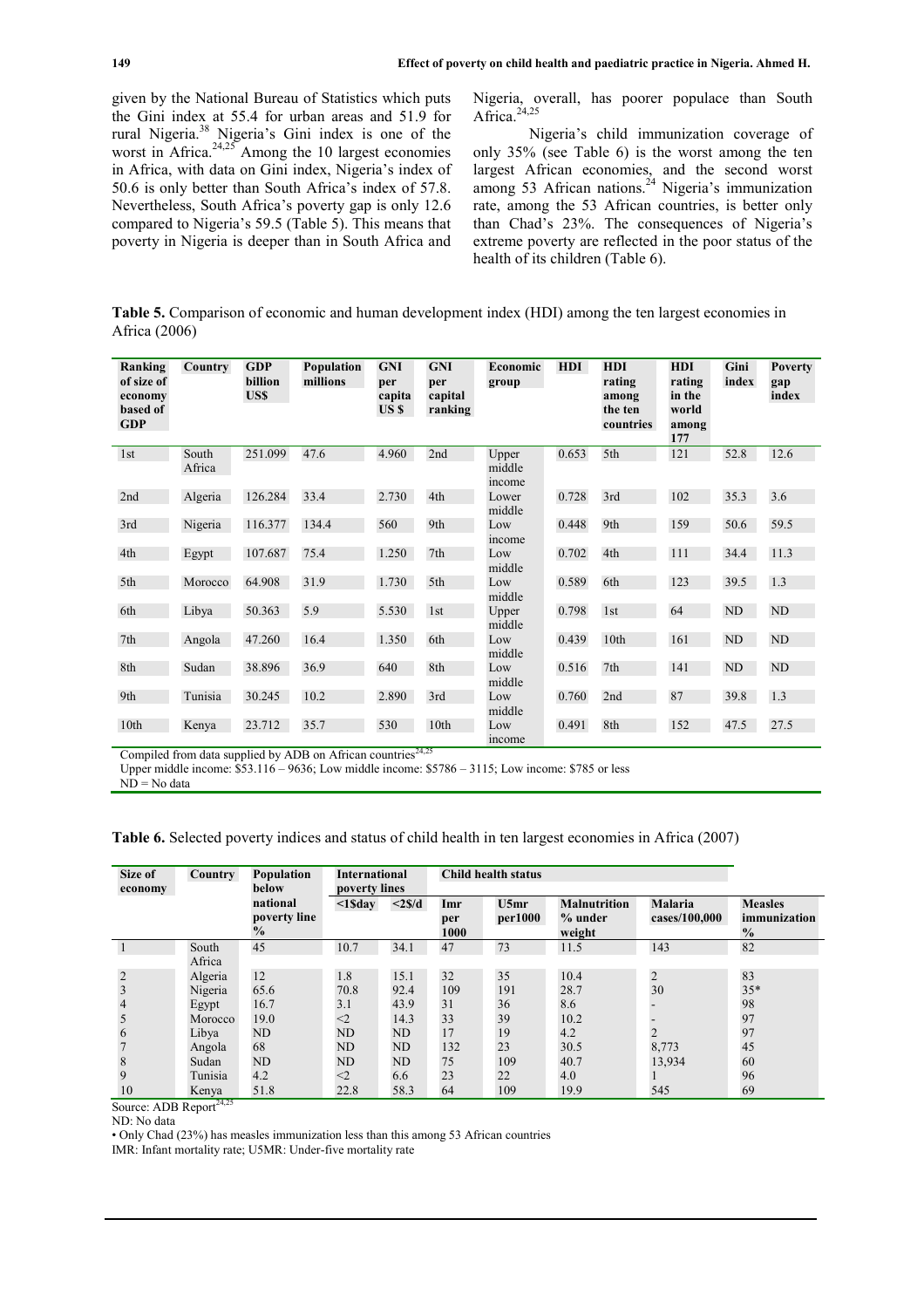|                           | Table 7. Some poverty alleviation programmes of the federal government of Nigeria in the last two decades |  |  |  |
|---------------------------|-----------------------------------------------------------------------------------------------------------|--|--|--|
| $(1986 \text{ to } 2007)$ |                                                                                                           |  |  |  |

| S/No         | Year of           | Name of program                              | <b>Purpose</b>                                      |
|--------------|-------------------|----------------------------------------------|-----------------------------------------------------|
|              | establishment     |                                              |                                                     |
| $\mathbf{1}$ | 1986              | Directorate for food roads, and rural        | Build and improve feeder                            |
|              |                   | infrastructure (DFRRI)                       | roads, improve rural water                          |
|              |                   |                                              | supply and electricity                              |
| 2            | 1986              | National directorate of employment (NDE)     | Provide training finance and                        |
|              |                   |                                              | guidance to unemployed                              |
|              |                   |                                              | youths                                              |
| 3            | 1987              | Better life program (BLP)                    | Improve economic and health                         |
|              |                   |                                              | condition of rural women                            |
|              | 1989              | Peoples bank of Nigeria (PBN)                | Encourage savings and credit                        |
|              |                   |                                              | facilities for under privileged                     |
| 5            | 1990              | Community bank (CB)                          | in rural and urban areas<br>Make banking facilities |
|              |                   |                                              | available to rural populace and                     |
|              |                   |                                              | encourage micro enterprise in                       |
|              |                   |                                              | urban areas                                         |
| 6            | 1994              | Family support program (FSP)                 | Improve health care delivery,                       |
|              |                   |                                              | child welfare, youth                                |
|              |                   |                                              | development for rural families                      |
| 7.           | 1997              | Family economic advancement program (FEAP)   | Credit facilities to support                        |
|              |                   |                                              | establishment of village                            |
|              |                   |                                              | industries                                          |
| 8            | 2000              | National poverty elimination program (NAPEP) | Loan schemes training in                            |
|              |                   |                                              | various self-employed trade                         |
|              |                   |                                              | and small scale industries                          |
| 9            | $2002 -$ on going | National health insurance scheme (NHIS)      | Ensure that every nigerian has                      |
|              |                   |                                              | easy access to qualitative                          |
|              |                   |                                              | health care at affordable cost                      |
| 10           | $2004 -$ on going | The national economic empowerment and        | Focus on economic growth                            |
|              |                   | development strategy (NEEDS) of the federal  | and poverty reduction through                       |
|              |                   | government and the State economic            | better service delivery,                            |
|              |                   | empowerment development strategies (SEEDS)   | reforms and overcoming                              |
|              |                   | of the state government                      | corruption.                                         |

Source: Modified and completely updated from Ogwumike FO. Economic and Financial Review (Central Bank of Nigeria) 2002; 39: 4

#### **The Effects of Poverty on Child Health**

Recent comprehensive evaluation of child mortality indicates that, globally, almost 11 million children under 5 years of age die annually.<sup>20</sup> More than 90% of these deaths occur in the poorest countries in sub-Saharan Africa and South Asia.<sup>20</sup> There is evidence that indicates that within each country children from the poorest families are most likely to die. $^{20}$  In the recent (2003) Bellagio conference that addressed methods of reducing child mortality in the world-with special reference to the developing poor nations, it was concluded that two-thirds of the deaths of children in the under developed countries could be prevented by simple low cost interventions such as oral rehydration and childhood vaccination, which have great life saving potential, but were yet un available in many deprived settings. $20,21$  The pattern of morbidity and mortality among children affected by poverty vary depending on the region of the world.

In the economically developed countries of North America and Europe children from poor families have been shown to have higher rates of leads

asthma, increased risk of lead poisoning, higher rates of lower respiratory tract infections, higher risk of physical abuse and neglect, poorer cognitive development, higher rates of conduct and behavior disorders, higher risk of drug abuse and are more likely to suffer the adverse consequences of low birth weight and have higher risks of obesity than children from the richer strata of society  $\cdot^{8,9}$  In the USA violence and crime are more concentrated in neighborhoods of families with low income. In such neighborhoods there are few safe places for children to congregate and play. Such environment has detrimental impact on the intellectual, emotional and physical development of children.<sup>8,9</sup> Cognitive development is generally poorer in children who belong to poor families in the  $USA^{8,9}$  and the 1Q scores among such children may be 6 to 13 points lower than the average for the children in wealthier environments.<sup>9</sup> Developmental delays, learning disability, conduct disorders, anxiety, depression, hyperactivity are commoner in poor children. Impaired cognitive development in poor children to increased school dropout rates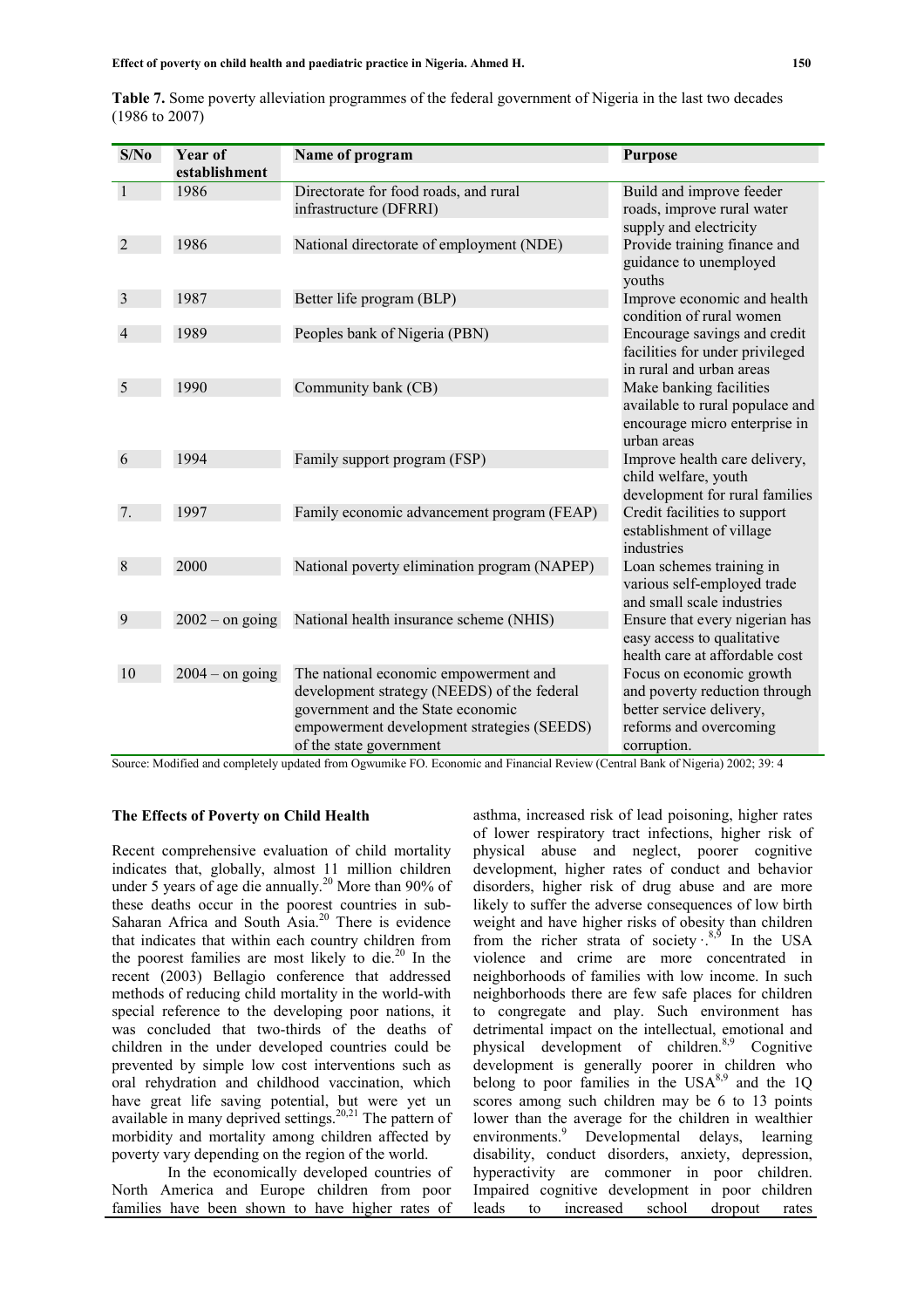(21% for poor children against 9.6% for children who are not poor). $9$  With regards to physical health indicators, deaths during 0 to 14 years among children who are poor is 1.2% compared to only 0.6% in children who are not poor in the  $USA<sup>9</sup>$  While percentage of children with blood lead levels of more than 10 µg/dl is 16.3% in children who are poor, the corresponding percentage in those who are not poor is only 4.7% - reflecting more exposure to lead in poorer homes.<sup>8,9</sup> Again, while infant mortality among the poor families in the USA can be as higher as 14 to 16 per 1000 births it can be as low as 4 to 8 per 1000 in wealthier families.<sup>8,9</sup>

In the poor developing countries of the world diseases of poverty are dominated by malnutrition, diarrhea, measles, respiratory infections and tuberculosis,  $5.21$  with malaria and HIV infection responsible for a large number of deaths in many countries of Africa and Asia<sup> $20$ , 21</sup> It has been established, however, that the scope of pediatric diseases of poverty is enormous and includes not only these diseases but all complexities of childhood diseases seen in developed countries, further compounded by the effects of poverty, overcrowding malnutrition and inadequate health measures and supplies. $1,7$ 

In the poor developing countries of Africa, Asia and Latin America there is also obvious unequal distribution of disease burden among socioeconomic groups.11,13 Thus, in Bangladesh, the prevalence of stunting in children less than 5 years of age is 25% among the children from the richest families (5th quintile) while it is up to 54% among children from the poorest families (1st quintile).<sup>11</sup> Similarly, in Nigeria, where poverty rate is higher in rural than urban areas, $^{38}$  percentage of stunted children is 29% in urban areas, but up to  $40\%$  in rural.<sup>12</sup> In Brazil the under-5 mortality rates (U5MR) per 1000 live births for the richest is 9, while for the poorest it is 89. The corresponding figures for Kenya are 54.6 for the richest families and up to 128 for the poorest.<sup>13</sup> While U5MR in Nigeria is currently 191per 1000 live births<sup>24,25</sup> (Table 6), there is an obvious inequality in this rate between the rich and the poor segments of the populace. The U5MR for the richest quintile is 120, while it is up to  $240$  for the poorest quintile.<sup>39</sup> Similarly, although the immunization coverage of children is  $35\%$  in Nigeria as a whole,  $24,25$  this coverage is up to 58% for the richest quintile and as low as  $13.9\%$  for the poorest quintile.<sup>39</sup>

It is obvious that there are child health inequities not only between the developed nations of the world and the poor nations<sup>, 24, 25</sup> but also within individual countries,  $8, 9, 11, 13$  with inequity more prevalent in the underdeveloped countries of the world.<sup>11,13</sup> This widening inequalities between the rich and the poor have stimulated international and national organizations to focus on the health and nutrition of the poor in developing countries.<sup>11,13,39,40</sup>

# *Effects of poverty on paediatric practice in Nigeria*

Role of the pediatrician in resource-poor environment. For the last one decade, Nigeria's per capita

expenditure on health has been about 5 US dollars. This amount is far below the 14 US dollars recommended by World Bank for Africa,<sup>41</sup> and much lower than the 34 US dollars per capita recommended by WHO for low income countries to provide basic health care services. $6,42,43$  It is in this resource deficient tropical environment that Nigerian pediatricians work and conduct research.1,44-52 These pediatricians struggle to fulfill their obligations as what Jelliffe  $(1991)^4$  coined the complete pediatricians`` - who must be generalists in thinking, training and action, who must realize the wide range of actions needing consideration in child health work, and who must strike a balance between curative and preventive approach in child health care and research in less technically developed countries, like Nigeria.

Working in underdeveloped areas of the world, pediatricians cannot afford the luxury of limiting their practice to a particular subspecialization, even if they are experts in a particular pediatric subspecialty. This reality of pediatric practice in Nigeria has been reflected by eminent Nigeria pediatricians in their lectures in the last one decade, organized by the National Postgraduate Medical College of Nigeria.<sup>44,51</sup> As Seear (1990) summarizes it, apart from needing a broad knowledge covering the range of tropical pediatric conditions, the social roots of diseases of poverty requires the developing world pediatricician to be a child advocate, an activitist, epidemiologist, funds raiser, social worker and policy planner.<sup>1,44-51</sup> Paediatricians anywhere in the world, especially in technically less developed countries, do realize the wide range of factors needing consideration in child health and often engage in responsibilities beyond the confines of the clinics and wards.<sup>1,44-52</sup>

Paediatricians in Nigeria do a lot of advocacy for child health through the Paediatric Association of Nigeria (PAN). Every year the Association, in the last forty years, writes communiqués which are published and widely circulated to Nigerian governments and international organizations, drawing their attention to the current problems of Nigerian children and proffering solutions to these problems.<sup>1,47</sup>

Sound clinical work as in hospital environment is vital and will always remain a major need, anywhere in the world.<sup>1</sup> But this approach alone cannot touch all the major issues of child health in a resource – poor environment.<sup>1</sup> Some of these may be beyond the scope of the pediatrician or medical science – and border on politics.<sup>1-7</sup> Nevertheless an awareness of the need for advocacy role for children's well-being has to be cultivated.<sup>19,20</sup>

The last two decades have been marked by advances in medical sciences and technology accelerating the understanding of management of many pediatric disorders and constantly revealing new possibilities and approaches to pediatric care. Bearing this in mind, doctors anywhere face moral and practical dilemmas in deciding which of these technological advances are desirable and feasible in their circumstances.<sup>3</sup> It is recognized that in developing countries what is feasible usually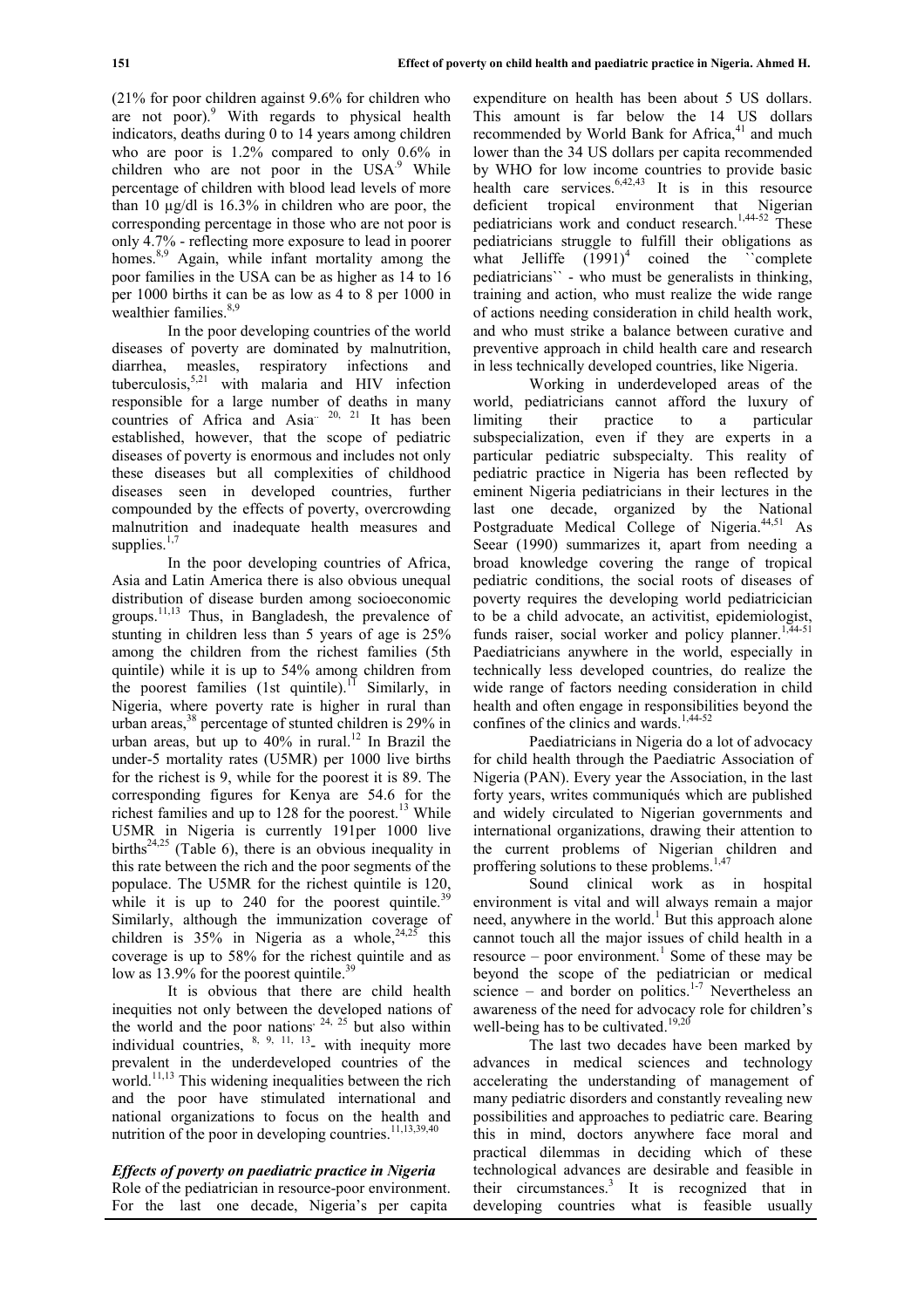falls short of what is desirable in the provision of medical services and in conducting clinical research of good quality.1,6 Paediatricians in Nigeria have continued to struggle in both practice and research to include investigations and treatments which are considered desirable in any good pediatric practice, within the limits of feasibility.  $45.53$  There is a general consensus in international child health, that lack of optimal facilities is never an excuse for condoning wrong practices in pediatric care.<sup>53</sup>

#### *Paediatric practice during the Nigerian oil (economic) boom*

In order to appreciate the effects of poverty on clinical pediatric practice, it is relevant to recall the differences in the provision of care during the oil (economic) boom and afterwords.<sup>1</sup> The boom began in the mid-1970's and ended in the early  $1980$ 's.<sup>54</sup> During the boom period, treatment in all government hospitals was entirely free. The hospitals were better funded. Even treatment in voluntary agency institutions was heavily subsidized by most Nigerian governments.<sup>55</sup> The poor people of all ages were adequately catered for. Clinical subjects (ie, patients) and the resources and materials to manage them and conduct research were readily available<sup>1,55</sup>

In one emergency pediatric unit in a Nigerian teaching hospital, everything available was made accessible, free of charge to all patients.<sup>1</sup> No patient or caregiver was ever given a shopping list and the Drug Revolving Fund (DRF) did not  $exist$ <sup>1</sup> Medical carecovering drugs, feeding, accommodation, all feasible investigations, physiotherapy, transfusion of blood and blood products, minor and major surgical operations – was entirely free and available to all sick children irrespective of their socio-economic status.<sup>1</sup> It is true that more sophisticated investigatory facilities such as computerized tomography, were not widely available then in the Nigerian teaching hospitals,<sup>56</sup> but the poor patients, during the boom period did not suffer from the consequences of out of pocket payments (OPP) health care system that is currently predominant in Nigeria<sup>1,57</sup> - (as the recently introduced National Health Insurance Scheme (NHIS) has not yet covered the entire populace).  $57,58$ 

## *Practice of pediatrics after the Nigerian oil boom, and the external influences on poverty and child health*

With the end of the oil boom in the mid 1980`s came the collapse of the free health care system. This was attributed to major cutbacks in public expenditure on health following decline in oil revenues. $59$  The crude oil output fell from 2.3 million barrels per day in 1973/1974 and 2.0 million per day in 1980 to only one million a day in 1986. The price also fell from \$40.0 per barrel in 1980 to \$10.0 in 1986. This led to external accumulation of debts and huge reduction in government expenditure on social services. $54,59$  The debt burden increased from \$14 billion dollars in 1980 to about \$32 billion in 2000. The decline in government expenditure on health and education

served to aggravate the incidence of poverty-which continued to rise.<sup>54</sup>

It must be recalled that during this period African countries (south of the Sahara) including Nigeria were all devastated by external debts. Each year the bill for repayment of capital and interest (Since 1994) comes to about \$30 billion. This is an impossible amount and only \$10 billion is actually paid. The next is simply added to the total owed. The \$10 billion a year paid is a crippling burden, equal to four times as much as Africa expends on its health services, and far more than is spent on health and education of all the sub-continent's children.<sup>14</sup> The total cost of meeting human goals in Africa for health, nutrition and education would be about \$9 billion a year. This is less than what Africa needs to find for the sake of paying of only one third of the interest due on a colossal burden of debt, most of which, as every expert agrees, can never be repaid. In addition to the mistakes of its own leaders, as UNICEF in 1994 indicated, Africa is being exploited by the outside world in its hour of greatest needs. 14

To further compound the problem, the international donor agencies (Paris Club, IMF) insisted on the African and Nigerian governments to implement the Structural Adjustment Programmes (SAP) as one of the conditionality on indebted nations. The aim of SAP was to restructure an ailing economy. SAP, as Yakubu $51$  recently summarized its aim, is a means through which IMF and World Bank control and manage the economies of indebted underdeveloped nations of the world. SAP required that indebted nations liberalize their economies through deregulation of trade, privatization of services and state-owned companies, reduction of funding of social services and retrenchment of the work force. By imposing SAP on Nigeria and other poor indebted nations, the IMF ensured the availability of huge funds from these poor nations to be transferred to the advanced countries, to the detriment of the African populace. $5$ 

In the mid 1980`s Nigerian governments complied with SAP and introduced user fees in government health institutions through the Drug Revolving Fund Schemes (DRF). By 1987 the Nigerian Federal Government accepted that there was serious crisis in the health sector and declared its intention to meet the crisis by establishing the National Essential Drugs Programme (NEDP), which would reform or strengthen drug supply and quality assurance and introduce equitable cost recovery.<sup>59</sup> The cardinal principle of the Drug Revolving Fund (DRF) was that full cost recovery must be ensured.<sup>59</sup> Subsequently, cost recovery by imposing user fees was extended to cover not only drugs, but also other health services including investigations and surgical materials. It has been shown that introduction of user fees has led to the decline in the use of health services by the poor segments of African people – including children, and the improvement in quality of care has also been questionable.<sup>6</sup>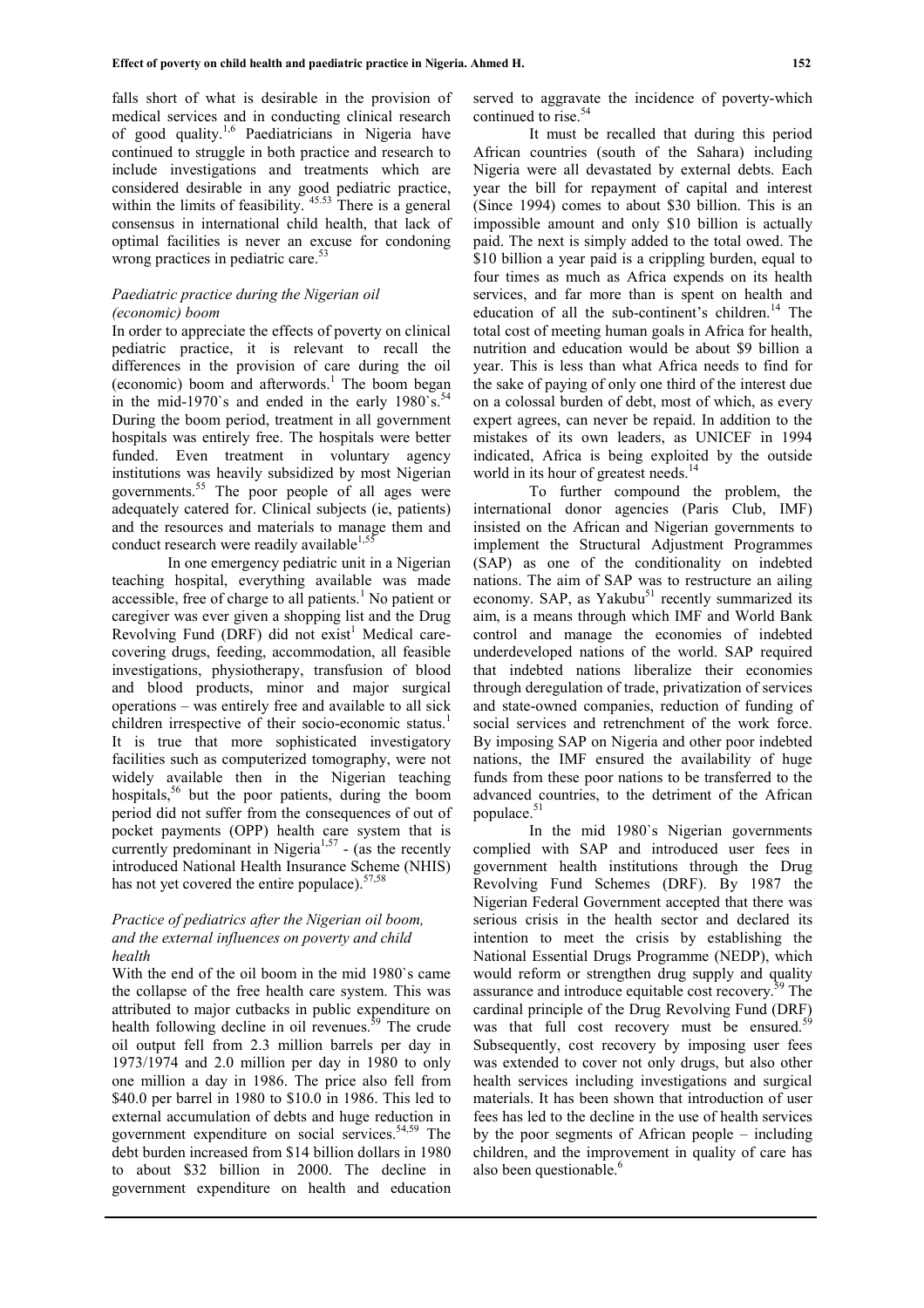## *Out of pocket payment (OPP) health care delivery and its challenges to pediatric practice*

Currently, (and this has been prevailing for almost 25  $\text{years}$ )<sup>1,57</sup> health financing in most developing countries – including Nigeria, relies predominantly on out of pocket payments (OPP) by individuals at the time of treatment. <sup>58</sup> Although a National Health Insurance Scheme (NHIS) has recently been introduced in Nigeria,  $57,58$  the scheme is still in its initial stages of implementation, and has not yet covered all Nigerians including the poor, unemployed and the rural populace.<sup>57</sup>

The OPP system often denies basic care to the poorest members of society.<sup>57</sup> With OPP, even the middle income families are vulnerable to impoverishment if one of their members has to pay for expensive health care, or a family breadwinner can no longer work as a result of sickness or disability.<sup>6</sup> A further problem with health care systems that rely heavily on OPP is that they leave public responsibilities such as disease surveillance, preventive programmes and control of epidemics severely under funded. $6,61$  A recent study in poor semi urban community in northern Nigeria demonstrates that OPP is the main source of health care financing for the under five illnesses and most of the patients have low capacity to pay because of extreme poverty.<sup>5</sup>

Another consequence of OPP is what is currently termed catastrophic health costs (CHC) or catastrophic household health expenditure (CHHE). Xu et al  $^{61}$  defined CHHE as spending 40% or more of  $\epsilon$ household income on health problem after meeting subsistence needs. Countries are ranked according to CHHE as very low rate – ie, < $0.05\%$  eg, Slovakia, France, South Africa, UK or very high –i.e. >5%, eg, Argentina, Cambodia, Lebanon, and Vietman.<sup>60</sup> Nigeria's rate of CHHE is perhaps within the high range.<sup>1</sup> This is so because all the three components leading to CHHE are prevalent in the country ie, health services requiring payments, low capacity to pay and lack of repayment or health insurance.<sup>60</sup>

It is known that because of the burden imposed on the poor and sick children by the OPP health care system, pediatricians directly involved with the care of these children in the Nigerian environment, often have to use their own personal money in order to save the children's lives.<sup>1</sup>

It is therefore obvious that providing optimal patient care to the poor, in situations where OPP health care is predominant, is very difficult.<sup>1,57</sup> OPP and CHHE often lead to delays in the treatment of the poor, often with serious consequences.<sup>1,60</sup> It is of utmost importance that the proposed package for under-five care clearly spelt out in the under-five social health insurance program of the NHIS $57,58$  be implemented all over the country. This need has been highlighted by several Nigerian health care workers.<sup>57,58</sup>

Parry<sup>63</sup> agrees that there is ample evidence world-wide that poverty is deleterious to health, and that the poor are disadvantaged throughout Africa. The list of disadvantages is very long. But with

regards to hospital care, Parry, $62$  reminds us that the poor are often unable to find costs of travel and lodging pay for hospital registration or card fees, pay for prescribed treatment, find money for supplement feeding, etc.  $Parrow<sup>63</sup>$  suggests that health care staff should take the lead in every effort to relieve poverty and find ways to make all necessary services available to the poor. Even in advanced countries like USA and UK, pediatricians are making concerted efforts to advocate for and ensure improvement of provision of preventive, promotive and curative health care to the poor children.8,9,19,64

In Nigeria the efforts of health workers alone cannot be enough in tackling poverty and improving health care of the populace. Modern governments all over the world have the responsibility to cater for the poor and improve the health status of their population.<sup>44,52</sup> We have given examples (Table 2) of the cash and non-cash assistance the USA Government gives to poor families and individuals with special reference to health care. $32,33$  It is important to examine what the Nigerian governments have been doing in the last two decades with regards to poverty alleviation and what should be done to improve the human development indicators – including the health indicators of Nigerian children.

## *What have the Nigerian governments done to alleviate poverty?*

In the last 2 decades (from 1986 to date) successive Federal Governments of Nigeria have made efforts to alleviate poverty by initiating many different programmes targeted at improving the economic and health status of the population (Table 7). It is obvious from Table 7 that the objectives of these programmes are laudable. It is worth noting that some of these programmes were introduced during the implementation of SAP in the late 1980`s and the deregulation programmes of the  $1990^\circ$ s.<sup>54</sup> There is evidence that many of these programmes had varied positive impact on poverty alleviation but could not be sustained. $54$  Furthermore, it seems that the negative effects of SAP eroded whatever positive effects these programmes had on child health in Nigeria. Thus, in 1990 the immunization coverage of Nigerian children reached 80%, but by 1993 it has declined to 32.9% and has remained below  $40\%$  since then.<sup>24,51</sup> Furthermore, the unnecessary politicization of the oral polio vaccination compounded the problem of poor coverage in Nigeria.<sup>49,51</sup> But poor immunization coverage is not the only possible negative effect of SAP. In 1994 Nigeria's under-five mortality rate (U5MR) was 191 per 1000, it has remained the same in 2006. The infant mortality rate (IMR) of the country was 114 in 1994 and there has been little improvement in 2006 with IMR of 109 per 1000. The poverty indicators have worsened in the last two decades.14,24 Whatever the positive effects of some of the programmes listed in Table 7, UNICEF has provided evidence that SAP in developing countries resulted in unnecessary deaths of poor children. $<sup>1</sup>$ </sup> Data are not available to enable assessment of the impact of the ongoing poverty alleviation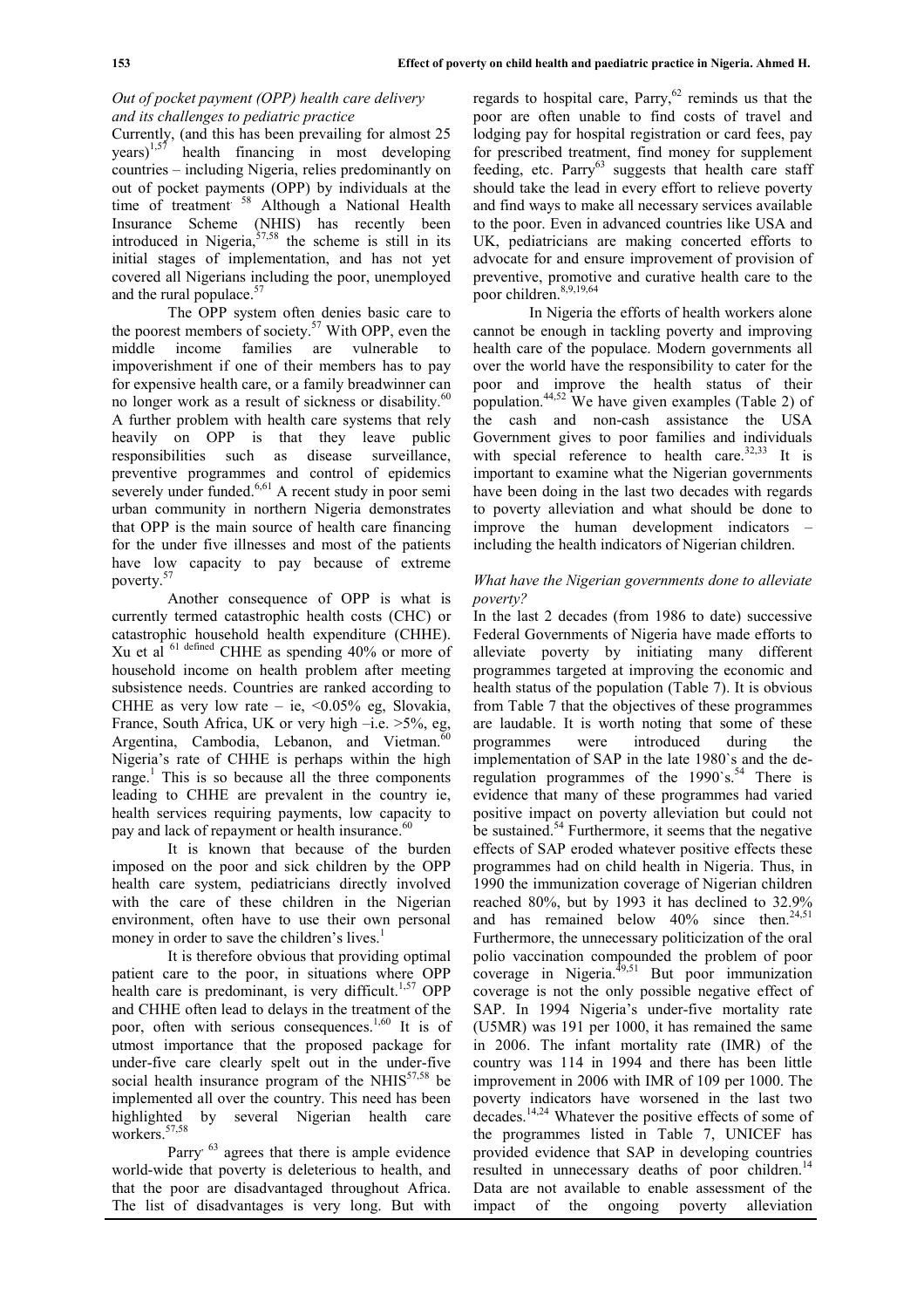programmes (Table7), but positive impact can only be ascertained if there is obvious improvement in the measurable human development and child health indicators.

#### *What should the Nigerian governments and its people do to alleviate poverty and improve child health status?*

There are many excellent programmes, devised by the Federal Government to improve the human development indicators – including child health indicators of Nigeria (Table 7). A new strategy is also being devised currently by the Federal Ministry of Health to address various aspects of health care of the population.<sup>63</sup> Government must gather the political will to implement the ongoing programmes effectively and transparently and should learn from the mistakes of defunct programmes. The WHO 4 point strategy for poverty reduction and improvement of health of the population devised for Indonesia<sup>40</sup> can also be adapted by Nigerian government at the community level with full participation of the people.

Government must intensify dialogue with the development partners on MDG No.8 ie, pursue responsible economic aid, debt relief and fair trade.<sup>23</sup> All governments, both at Federal and State levels, must pursue exploitation of alternative sources of wealth generation in addition to petroleum, and also pursue other MDG vigorously including reduction of environmental degradation, women empowment and improvement in education at all levels. $^{23}$  There must be focus on improving equity in wealth distribution. Government must adopt the well known economic policies that can influence level of income inequality. Nigeria's high Gini Index can be addressed through policies affecting taxation, public transfer, education and migration.<sup>24, $\overline{2}5$ </sup>

There is a general agreement that the fight against corruption must be taken seriously and must reach the doorsteps of the Nigerian local governments.<sup>52</sup> Without some reasonable level of transparency, accountability and equity, increase in wealth generation of the nation will not improve the status of the poor.

It has been suggested that substantial amount of money accruing from the recently gained debt relief should be channeled to health.<sup>51</sup> There is enough justification for doing this, if we recall that, according to UNICEF, in 1999, Nigeria was forced to use 87% of its GNP to repay external debts. The remaining 10% of GNP went on defense, about 2% on education and 1% on health.<sup>27</sup>

Some Nigerian State Governments (especially the oil-rich states of the Niger Delta) have recently embarked on provision of fee medical care to the populace. This is reasonable. I however agree with Njokanma,<sup>52</sup> that free medical care will be more effective and sustainable, if there is community participation in decision making and ownership of the 9. program. This will ensure the culture of maintenance and increase the efficiency of service delivery.<sup>52</sup>

#### **Conclusion**

In recent years, even the international donor agencies have increasingly realized that the world community has an overriding task in the new century to make life better for the hundreds of millions of poor people who do not receive their fare share of the world's health, wealth and opportunities. They have recognized that the developed world must act in the interests of human security – because poverty breeds despair and provokes frustrations. Securing the resources needed to improve and protect the health of the poor is a key part of that response.<sup>6</sup>

Recently, Bhutta<sup>20</sup> asserts that there is crisis of global leadership in child health and lack of political will at the international level to address and support maternal and child health issues in deprived regions of the world. It is our hope that policy makers in Nigeria will urgently recognize that in this country children constitute about half of the entire population and therefore a significant part of our present, and all of our future. To guarantee that future, Nigerian children deserve more than what is currently given to them in terms of health care, education and other opportunities for development in a competitive world.

#### **References**

- 1. Ahmed H. From medical education to paediatric neurology: the struggles of a Nigerian paediatrician for high-quality research in a resource-poor environment. Inaugural Lecture Series (3rd Edition). Usmanu Danfodiyo University (UDUS), Sokoto, Inaugural Lecture series (3rd edition), 2004; 1-70.
- 2. Sanders D. The struggles for health: medicine and politics of underdevelopment. Macmillan, London, 1985; 1-232.
- 3. Hendrickse RG. Child health in developing countries: an overview: In: Hendrickse RG, Barr DGD, Mathews TS, (Eds). Paediatrics in the tropics, Blackwell, London, 1991; 1-14.
- 4. Stanfield JP. Diseases of children in the tropics and subtropics, Edward Arnold, London, 1991.
- 5. Azubuike JC. Determinants of health and diseases in the tropics. In: Azubuike JC, Nkanginieme KEO (Eds). Paediatrics and child health in a tropical region. African Educational Services, Owerri, 2007; 5-14.
- 6. Investing in health, investing in development. World Health Organization (WHO). Geneva, 2002; (WHO HDE/02.1)1-19.
- 7. Seear M. A manual of tropical paediatrics. Cambridge University Press, Cambridge, 2000.
- 8. Aber JL, Bennett NG, Conley DCLJ. The effects of poverty on child health and development. Annu Rev Public Health. 1997;18:463-483.
- Wood D. Effect of child and family poverty on child health in the United States. Pediatrics. 2003;112:707-711.
- 10. Phipps S, Curtish L. Poverty and child wellbeing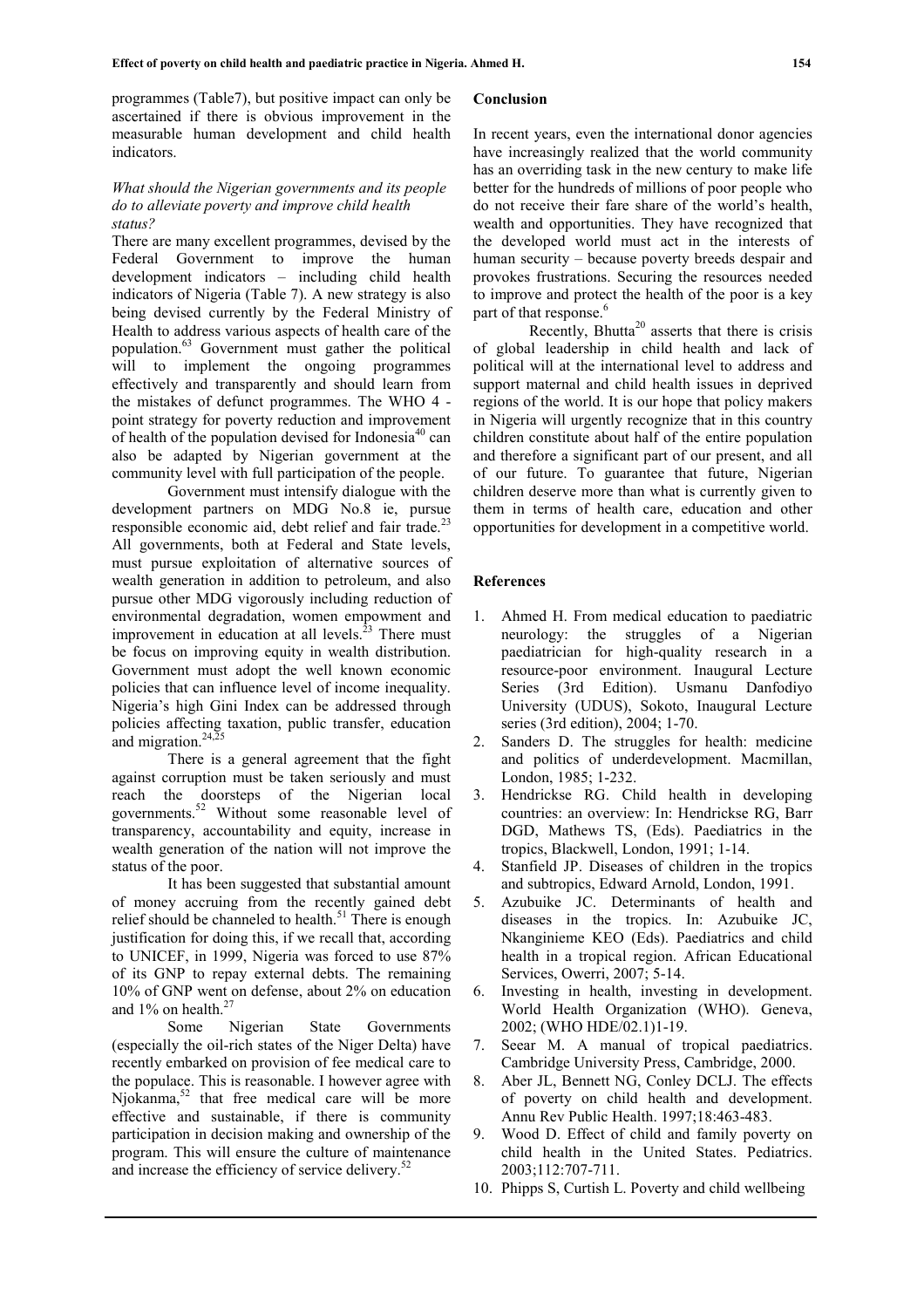in Canada and the United States. Does it matter how we measure poverty? Final report for Human Resources Development, Canada. September 2000. http://www.hrsdc-drhc.gc.ca/sp-ps/orb-dgra

- 11. Hong R, Banta JE, Betancourt JA. Relationship between household wealth inequality and chronic childhood malnutrition in Bangladesh. Int J Equity Health. 2006;5:15.
- 12. Fotso JC. Child health inequities in developing countries: differences across urban and rural areas. Int J Equity Health. 2006;5:9.
- 13. Houweling TA, Kunst AE, Mackenbech JP. Measuring health inequality among children in developing countries: does the choice of the indicator of economic status matter? Int J Equity Health. 2003;2:8.
- 14. The state of the world`s children. UNICEF, Geneva, 1994.
- 15. Human Development Report. UNDP, 2006 http://www.hdrundp.org/hdr2006/statistics/counti res/countryfactsheets/ctyfsNGA.html
- 16. Global H. IV/AIDS Report. UNAIDS, 2006.
- 17. Behrman RE. Overview of pediatrics. In: Behrman RE, Kliegman RM, Arvin AM (Eds). Nelson Textbook of Pediatrics. Saunders, Philadelphia, 1996; 1-5.
- 18. Charney E. The Field of Pediatrics. In: Oski FA (Ed). Principles and practice of pediatrics. Lippincot, Philadelphia, 1994; 5-11.
- 19. Roberts I. Poverty and child health. BMJ. 1996;313:371.
- 20. Bhutta ZA. Beyond Bellagio: addressing the challenge of sustainable child health in developing countries. Arch Dis Child. 2004;89:483-487.
- 21. The Bellagio Child Survival Study Group. Knowledge into action for child survival. Lancet. 2003;362:323-327.
- 22. Waterston T. Inequity in child health as a global issue. Pediatrics 2003; 112 (parts 2): 739-41.
- 23. Millennium Development Goals. United Nations http://www.un.org/millienniumgoals
- 24. Gender, poverty and environmental indicators on African countries. Economics and Social Statistics Division, African Development Bank (ADB), Tunis, 2007 (Volume VIII); 1-302.
- 25. Selected statistics on African countries. Economic and Social Statistics Division, African Development Bank (ADB). Tunis, 2007 (Volume XXVI); 1-300.
- 26. Compendium of statistics on bank group operation. Statistics Department, African Development Bank (ADB), Tunis, 2007 (Volume XXX);174.
- 27. The Progress of Nations. UNICEF, New York, 1999.
- 28. Sexuality policy watch. Glossary and Definitions http://www.sexpolitics.org/mambo452index.phb? /option=com
- 29. Gini coefficient http://en.wikipedia.org/wiki/Gini-coefficient
- 30. Glossary of statistical terms: poverty gap index, percentage. World Bank Indicators, OECD, 2005 http://stats.oecd.org/glossary
- 31. Conagarajah S, Thomas S. Poverty in a wealthy economy: the case of Nigeria. J Afr Econ. 2001;10:143-173.
- 32. Poverty in America. Consequences for individuals and the economy. US Government Accountability Office, 2007 www.gao.gov/cgl.bin/getrpt?GAO07-343T
- 33. Poverty in America. Economic research shows adverse impacts on health status and other social conditions as well as the economic growth rate. US Government Accountability Office, 2007 www.gao.gov/cgl.bingetrpt?GAO-07-344
- 34. Poverty line. Encyclopedia Britannica, 2004.
- 35. Dalaker J. Poverty in the United States 2000. Current Population Reports. US Census Bureau Series P60-214, Washington DC, 2001.
- 36. Cook RC. Poverty in America. Progressive schemes to reduce poverty will fail without monetary reform. Global Research, June, 2007 http://www.globalfresearch.ca
- 37. Rector RE, Johnson KA. Understanding poverty in America. Backgrounder. Heritage Foundations, 2004 No.1713 http://www.heritage.org/research/welfare/hg1713 cfm
- 38. Poverty, Profile for Nigeria. Federal Republic of Nigeria, National Bureau of Statistics, Abuja, 2005.
- 39. Diderichsen F. Resource allocation for health equity: issues and methods. The International Bank for Reconstruction and Development/World Bank, Washington DC, 2004.
- 40. Increasing investments in health outcomes for the poor Investing in health: a process for developing long term investment plan – Indonesia. World Health Organization, Geneva, 2003.
- 41. Lambo E. Making good health a real dividend of democracy for Nigeria. Federal Ministry of Health, Abuja, 2003.
- 42. Macroeconomic commission and health. Investing in health for economic development: Report of the commission on macroeconomic and health. World Health Organization, Geneva, 2001.
- 43. Palmer N, Muller DH, Gilson L, Mills A, Haines A. Health financing to promote access in low income setting. How much do we know? http://www.thelancet.comvol364 October9, 2004.
- 44. Azubuike JC. Celebrations around the Nigerian child. Faculty lecture. Faculty of Paediatrics, National Postgraduate Medical College of Nigeria, Lagos, 1997.
- 45. Omene JA. HIV Infections in Africa: Progress made and ethical controversies in perinatal research. Faculty of Paediatrics, National Postgraduate Medical College of Nigeria, Lagos, 1999.